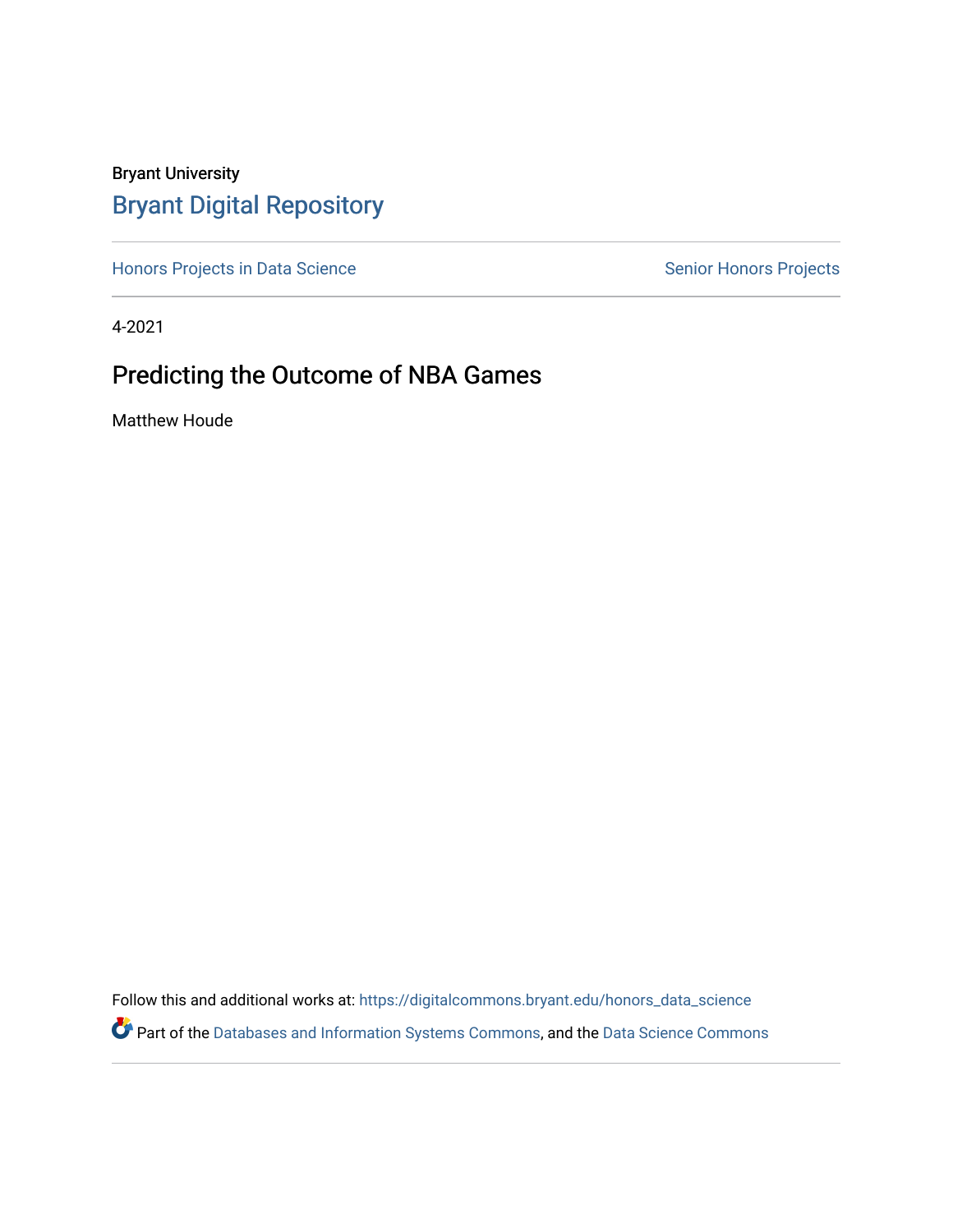# **Bryant University HONORS THESIS**

# Predicting the Outcome of NBA Games BY Matthew Houde

\_\_\_\_\_\_\_\_\_\_\_\_\_\_\_\_\_\_\_\_\_\_\_\_\_\_\_\_\_\_\_\_\_\_\_\_\_\_\_\_\_\_\_\_\_\_\_\_\_\_\_\_\_\_\_\_\_\_\_\_\_\_\_\_\_\_\_\_\_\_\_\_\_\_\_\_\_\_\_\_\_\_\_\_\_\_\_\_\_

ADVISOR • Alan Olinsky EDITORIAL REVEIWER • Suhong Li

Submitted in partial fulfillment of the requirements for graduation with honors in the Bryant University Honors Program April 2021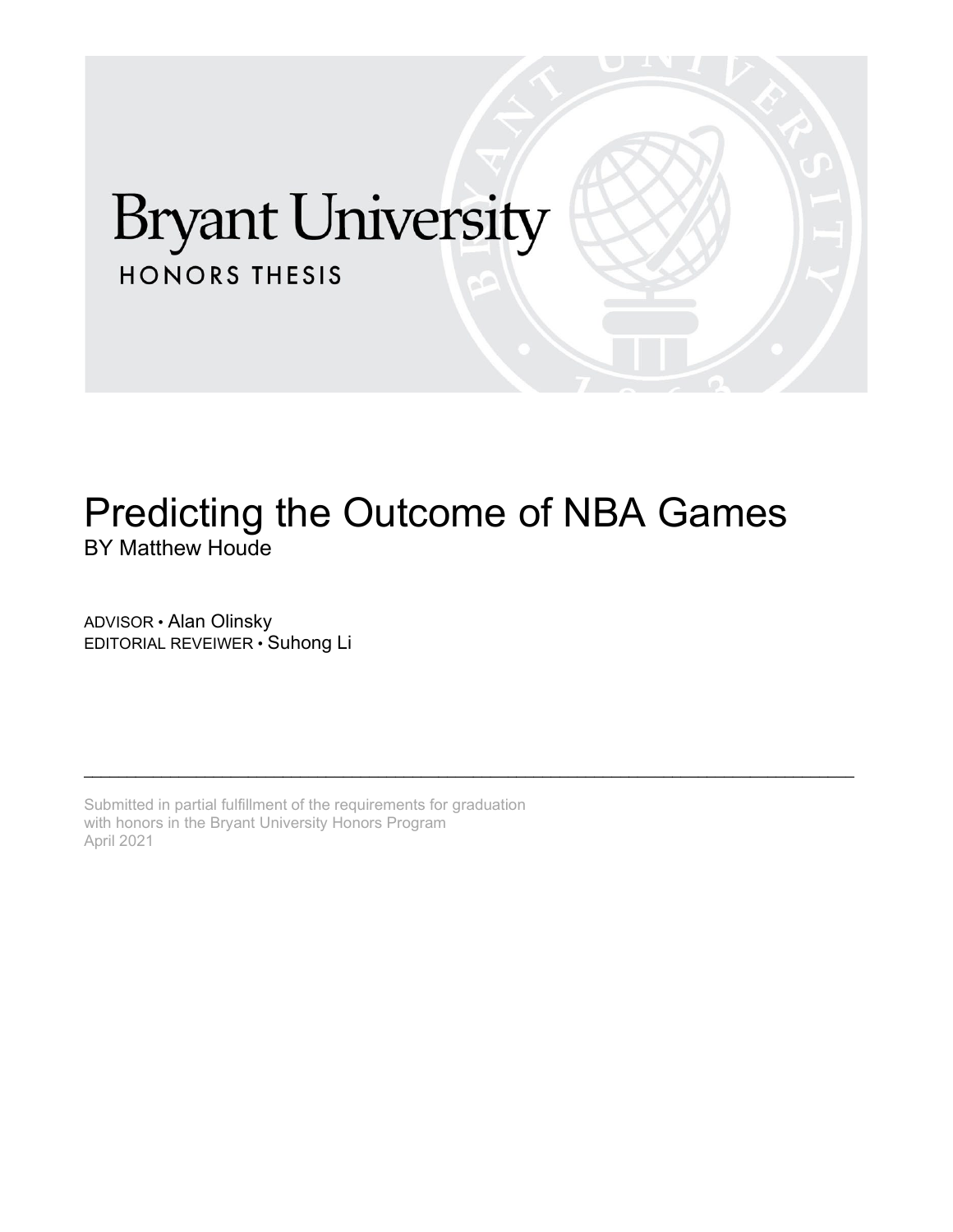# **Table of Contents**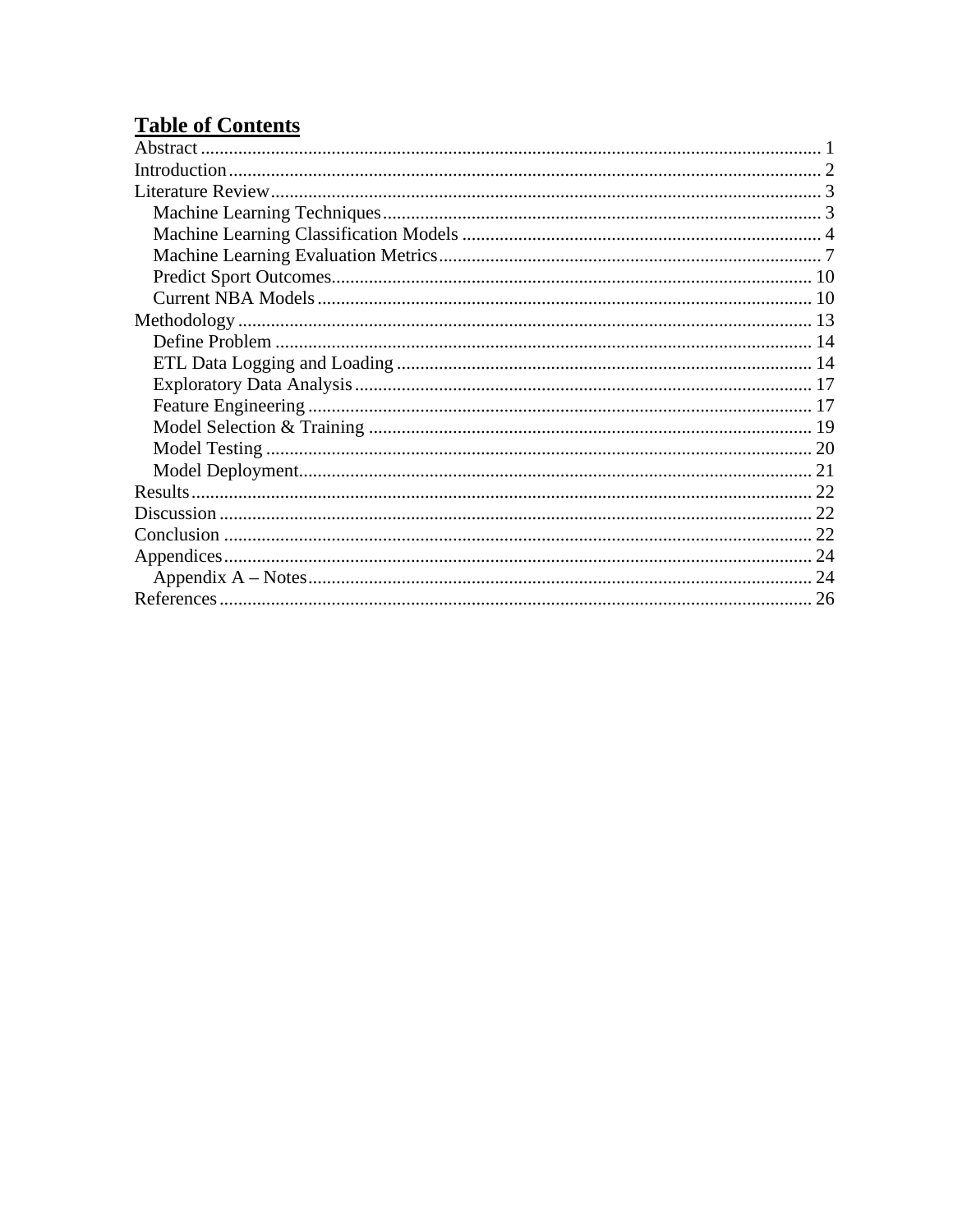### <span id="page-3-0"></span>**ABSTRACT**

The aim of the project is to create a machine learning model to predict NBA games. The purpose is to build upon and improve existing models. Research into other predictive sports models and machine learning techniques was conducted to understand what is currently being done to predict NBA games and how effective it is in doing so. After a thorough literary review, the model was created using Python and a variety of machine learning techniques. The dataset used had an array of team statistics for both the home and away team for each corresponding matchup and two supporting features were feature engineered. Six different models were tested on the training set: Logistic Regression, Random Forest Classifier, K Neighbors Classifier, Support Vector Classifier, Gaussian Naïve Bayes, and XGBoost Classifier. The best performing model from this group was Gaussian Naïve Bayes. An exhaustive grid search was done to tune the hyperparameter and refine the model. The final model reported an average accuracy of 65.1%**,** which means that it can predict the outcome of an NBA game about 65% of the time. The code for the project is also available on GitHub: [https://github.com/mhoude1/NBA\\_Model](https://github.com/mhoude1/NBA_Model)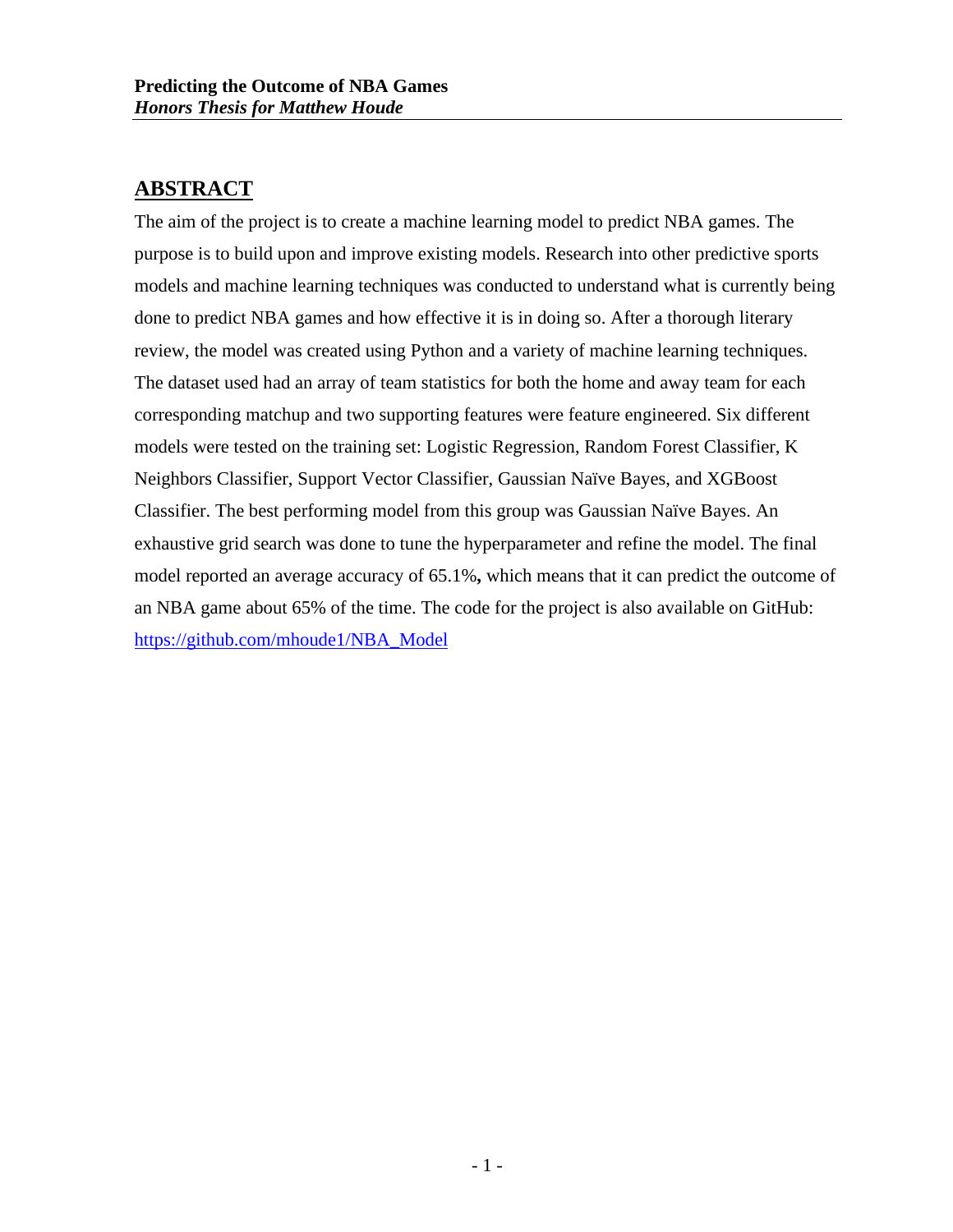# <span id="page-4-0"></span>**INTRODUCTION**

The National Basketball Association is the largest basketball association in the world and brings in an estimated eight billion dollars a year. As a collective whole, the NBA generates immense revenue and data. The data pertains to teams and players alike. This data is beneficial for analytics and game strategy. Sports teams and organizations have adapted data analytics and modeling to gain every competitive advantage they can get. A lot of decisions made in a basketball game are determined by statistics and analytics. These analytics could very well make the difference in the outcome of a game.

Sport predictions have been becoming more relevant in the industry. Before every game, analysts will display a prediction as to who will win and the margin of victory. Another industry that has stemmed from sport predictions is the betting industry. Legal betting platforms have been appearing and expanding for years. An accurate model is imperative to predict games and quantify all metrics in a basketball game to ensure the betting process is equitable. There are many uses to machine learning models in sports and their usefulness is only growing.

This thesis is divided up into a few succinct sections. The Literature Review section will fully detail the machine learning techniques used in this model and offer an overview of existing NBA prediction models. The Methodology section goes into depth on the process of creating the model and follows the Cross-Industry Process for Data Mining (CRISP DM) model for a detailed structure flow. The Results section presents the results of the models, the accuracy reports, and the final confusion matrix on how well it predicts the winners and losers of NBA games. After presenting the results, a Discussion of the results is in the next section. Finally, this is followed by a Conclusion that wraps up the outcome of the project, what was learned, how it could be improved, and some potential next steps.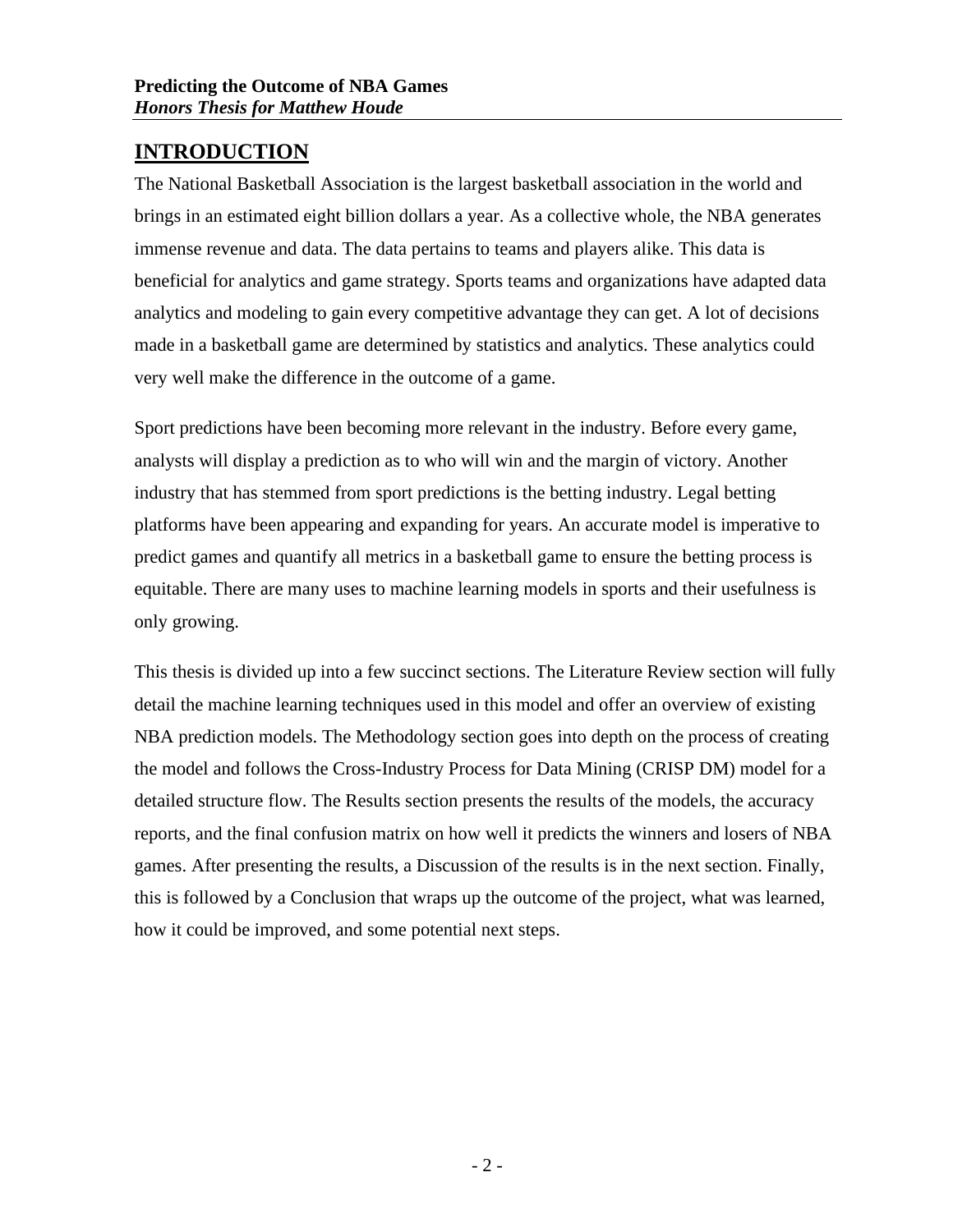## <span id="page-5-0"></span>**LITERATURE REVIEW**

#### <span id="page-5-1"></span>Machine Learning Techniques

There are a few important machine learning techniques that are fundamental in creating a successful model. One of such methods that is fundamental to understand is cross validation. Cross validation is the dividing of a dataset into k number of groups of sample sizes. For example, if there were ten folds, nine folds would make up the training set and one-fold would comprise the test set. Each individual fold would have the opportunity to be the test set as the model will be trained ten separate times to account for each k number of folds. It is a crucial step in modeling as it creates an output that is less biased than other methods and guarantees the use of the entire dataset as the test data. The user also has the option to stratify the data which is making sure that each fold has the same proportion of observations within a given categorical value. Picture below is a simple model depicting how cross validation is implemented on a set of data.



*Figure 1 – Cross Validation Diagram*

Most of the model will be automated in a ML pipeline. The pipeline is helpful in automating the machine learning workflow. It enables the data to be transformed and correlated into a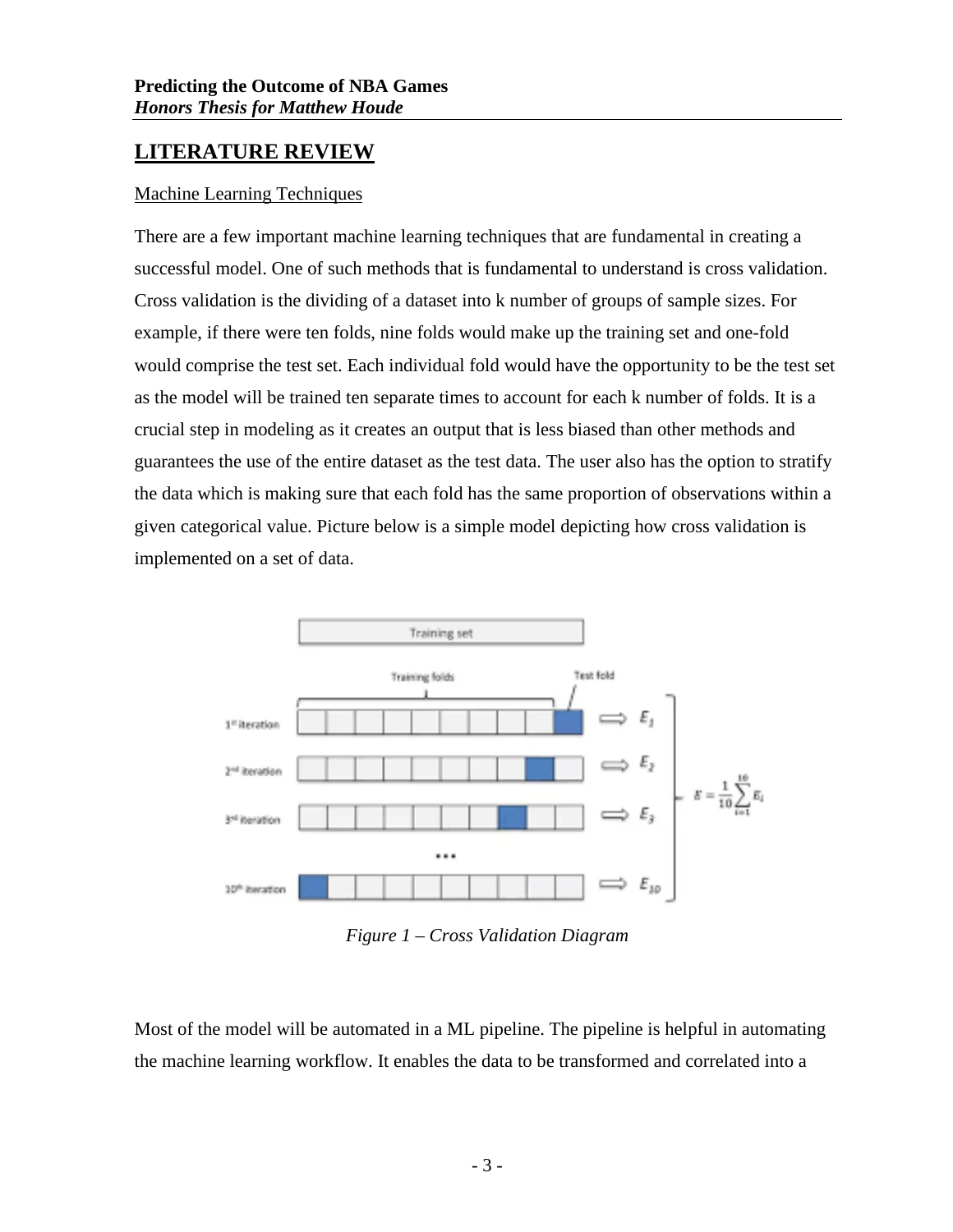model that can be analyzed to achieve outputs. It makes the process of inputting data into the ML model fully automated.

Once the model is created, it needs to be tuned and tested to achieve greater accuracy and results. The hyperparameters are values that are used to control the learning process and need to be optimized and tuned. One effective way of tuning the hyperparameters is through the process of grid search. Grid search is a process that searches exhaustively through a manually specified subset of the hyperparameter space of the targeted algorithm. This allows the user to tune parameters such as the kernel, C, gamma, and more.

All the data must be in a machine-readable format to be appropriately processed by the algorithms. The categorical variables must be one hot encoded and the numerical variables need to be standardized. There are two methods to standardize data to minimize the effects of outliers and make sure the data is internally consistent. The first method is standardization is the process of putting data on a standard scale. The data will have a mean of 0 and a standard deviation of 1. The second one is normalization is the process of making the data normal with a fixed range of  $0 - 1$ . Standardization is good for regression models and normalization is good for models such as k-nearest neighbors or artificial neural network.

#### <span id="page-6-0"></span>Machine Learning Classification Models

The problem at hand is a binary classification problem as there are two potential outcomes, win or loss. There is an array of potential classification algorithms that can be used and that is why six different models will be tested. The six models are Logistic Regression, Random Forest Classifier, K Neighbors Classifier, Support Vector Classifier, Gaussian Naïve Bayes, and XGBoost Classifier. Each model uses a unique approach to classify the outcome of the game. The best performing model form this group will be the final model chosen for deployment.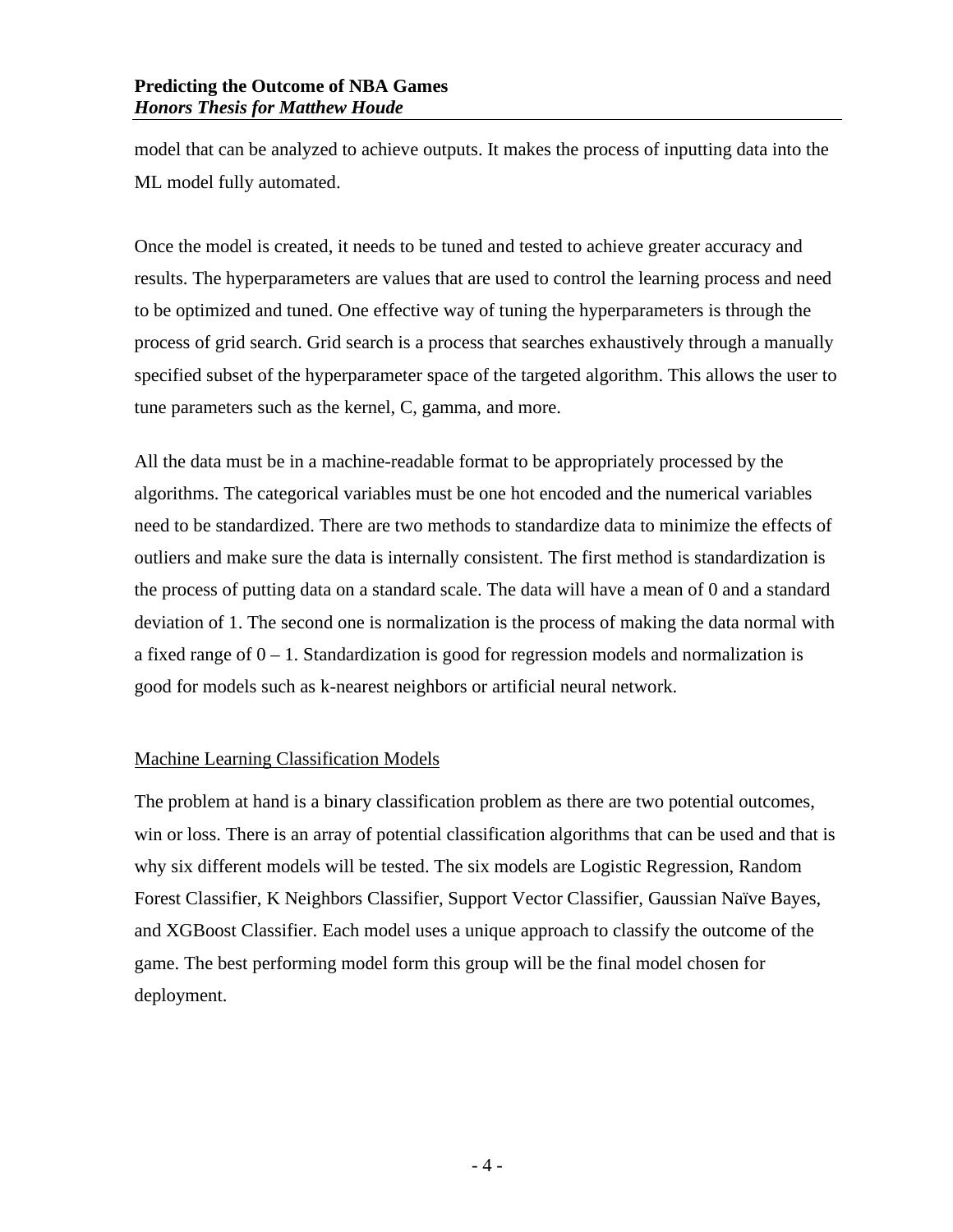#### **Logistic Regression** –

Logistic regression is used when one is trying to predict a dependent categorical variable. The two outcomes for a binary regression model are 1 and 0. Some things that could potentially be predicted are win or lose, spam or not spam, and so on. There needs to be a decision boundary or threshold for the model which separates the two outcomes. The obtained estimated probability is classified into classes which can be linear or non-linear. The coefficients and beta values must be estimated from the training data. Once the probabilities are set, use the decision boundary to determine the outcome. For example, if probability of male is less than 0.5 then the outcome is 0 and if  $P(male) \ge 0.5$  then the outcome is 1. The formula is  $X = [x0 x1] = [1 IP-Address]$ .

There are two different regression techniques, LASSO and RIDGE, that can be used to reduce model complexity and prevent over fitting. The Lasso method, L1, stands for least absolute shrinkage and selection operator. It helps reduce overfitting and it can help in proper feature selection. The Ridge method, L2, alters the cost (loss) function by adding a penalty equal to the square of the magnitude of the coefficients. This shrinks the coefficients and helps reduce model complexity and multicollinearity. Multicollinearity refers to the high intercorrelations among two or more independent variables in a regression model and this can undermine the statistical significance of an independent variable (Tutorials Point).



*Figure 2 – Logistic Regression Diagram*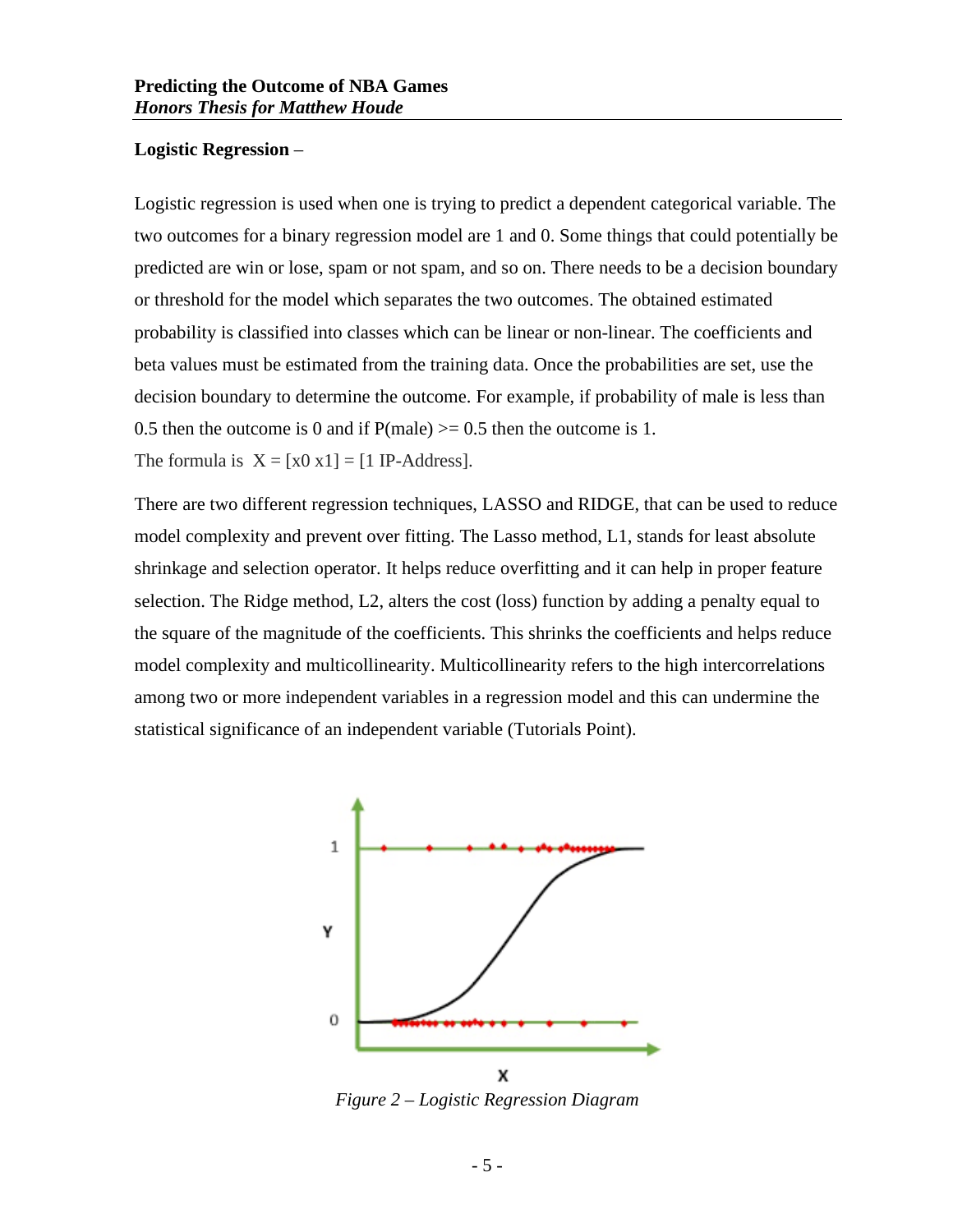#### **Random Forest Classifier –**

A random forest is an ensemble learning method for classification and regression. It builds multiple decision trees and merges them together to get a more accurate prediction. In a random forest, only a subset of the features are taken into consideration by the algorithm for splitting a node. The model will also rank the importance of each feature in making the final decision. The figure below is a random forest with two trees (Tutorials Point).



*Figure 3 – Random Forest Classifier Diagram*

#### **K Neighbors Classifier –**

KNeighborsClassifier is a classification algorithm that implements the k-nearest neighbors' vote. The K stands for the number of closest neighbors to the new data point to classify. If K  $=$  3, then the three closest values to the data point would decide which class it is classified as. If there is an equal number of classes close to the data point, the class will be chosen by the lowest average distance. It is an algorithm good at classification and should be successful in prediction the outcome of a match (Srivastava**)**

#### **Support Vector Classifier –**

An SVM model is a representation of different classes in a hyperplane in multidimensional space. The goal of the model is to divide the datasets into classes to find the maximum marginal hyperplane. The support vectors are the data points that are closest to the hyperplane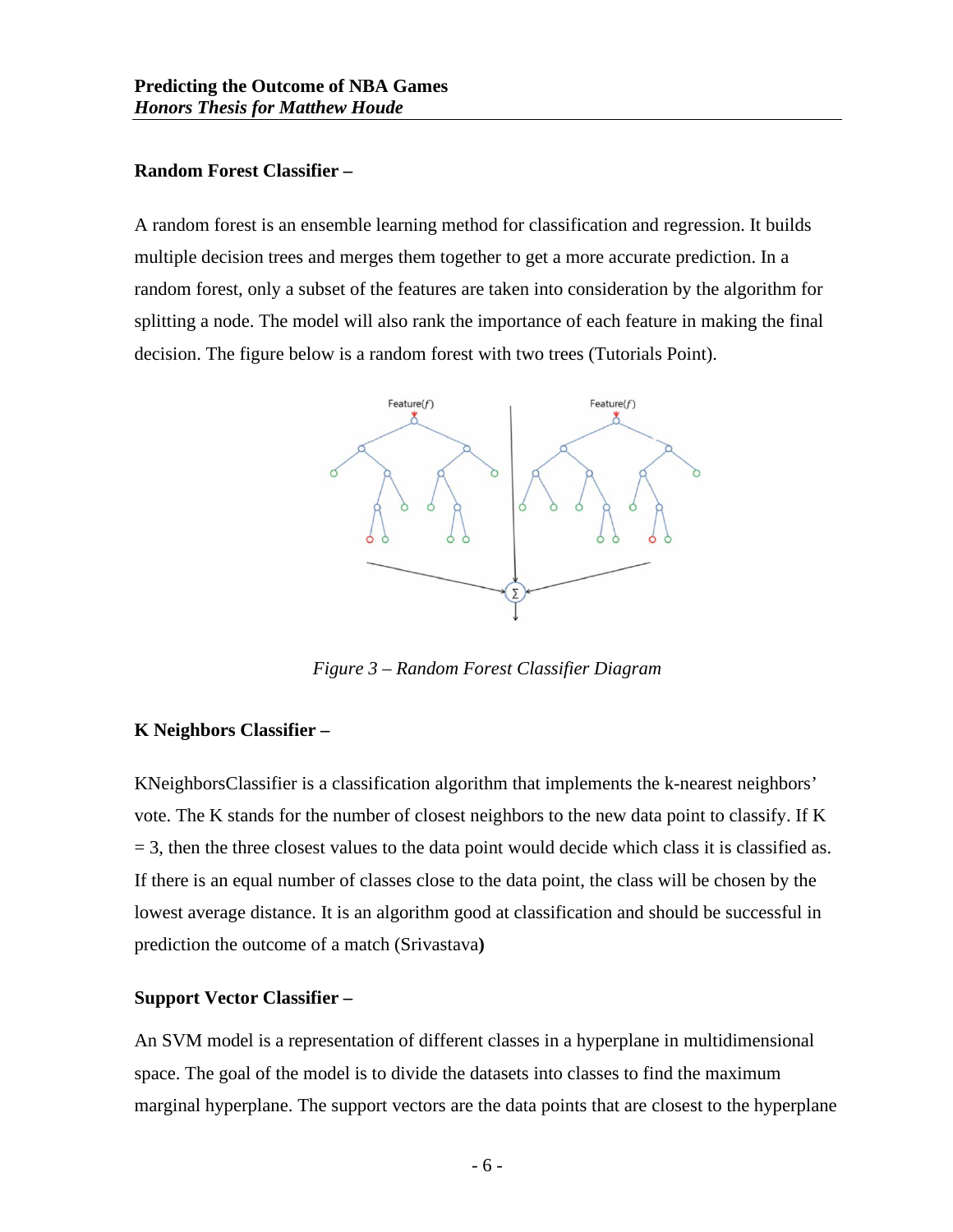and the hyperplane is the plane that which is divided to make a decision for the model. SVM is a capable model, and it can handle multiple continuous and categorical variables. (Tutorials Point).

#### **Gaussian Naïve Bayes –**

Naïve Bayes is a classification technique with a strong assumption that all the predictors are independent to each other. The main interest is to find the posterior probabilities, or the probability of a label given to some observed features. Gaussian is used when the features have continuous values, and the values follow a gaussian distribution or normal distribution (Sklearn).

#### **XGBoost Classifier –**

XGBoost is an optimized distributed gradient boosting library designed to be highly efficient. It uses the Gradient Boosting framework and supplies a parallel tree boosting. Gradient Boosting is a prediction model in the form of an ensemble of weak prediction models, typically decision trees. The model is built in a stage-wise fashion and allows the optimization of an arbitrary differentiable loss function. (Sklearn).

#### <span id="page-9-0"></span>Machine Learning Evaluation Metrics

#### **Confusion Matrix –**

A major evaluation metric used for classification models is the confusion matrix. It is used to determine the performance of a classification model on a set of test data. It gives the user an understanding of the actual vs. the predicted values and the overall accuracy. The matrix is formed of True Positive, True Negative, False Positive, and False Negative. True Positive is when the model correctly predicts the positive class and True Negative is when the model correctly predicts the negative class. In a win loss classification model, a True Positive would be represented by the model predicting a team to win and the team does in fact win. True Negative would be the opposite if the team was predicted to lose and does lose. The other two tracked stats are False Positive and False Negative. A False Positive occurs when the team is predicted to win but loses and False Negative would be the reverse of that scenario. The False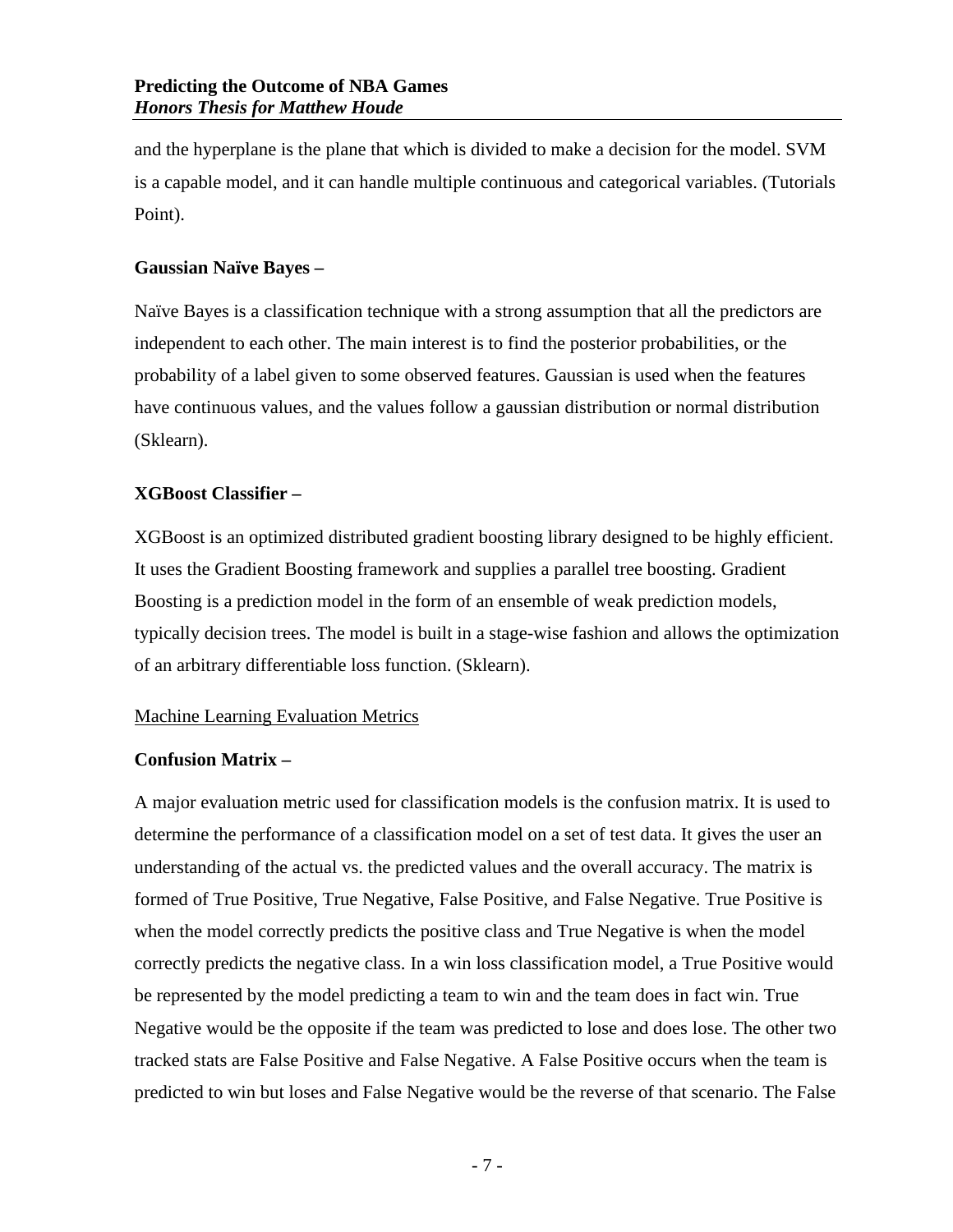Positive would also be classified as a Type I Error and the False Negative would be a Type II Error.

There are a few key metrics that are used to evaluate the model that stem from the confusion matrix. These metrics and how they are calculated is detailed below.

- $Accuracy = (TP + FP) / (FP + TP)$
- Precision =  $TP / (TP + FP)$
- $Recall = TP / (TP + FN)$
- $F1 = 2 * (Recall * Precision) / (Recall + Precision)$

Accuracy is a simple statistic that stands for the overall accuracy of the model. It takes the correctly predicted data points and divides it against the incorrectly predicted values. Precision tells the user how many of the correctly predicted cases turned out to be positive. It is a useful metric when FP (False Positive) is a higher concern than FN (False Negative). Recall tells the user how many of the actual positive cases were predicted correctly with the model and it is useful when FN trumps FP. Finally, the F1 score is a harmonic mean of precision and recall, it captures both trends in a single metric and is scored [0,1] (David Dalisay).



*Figure 4 – Confusion Matrix Diagram*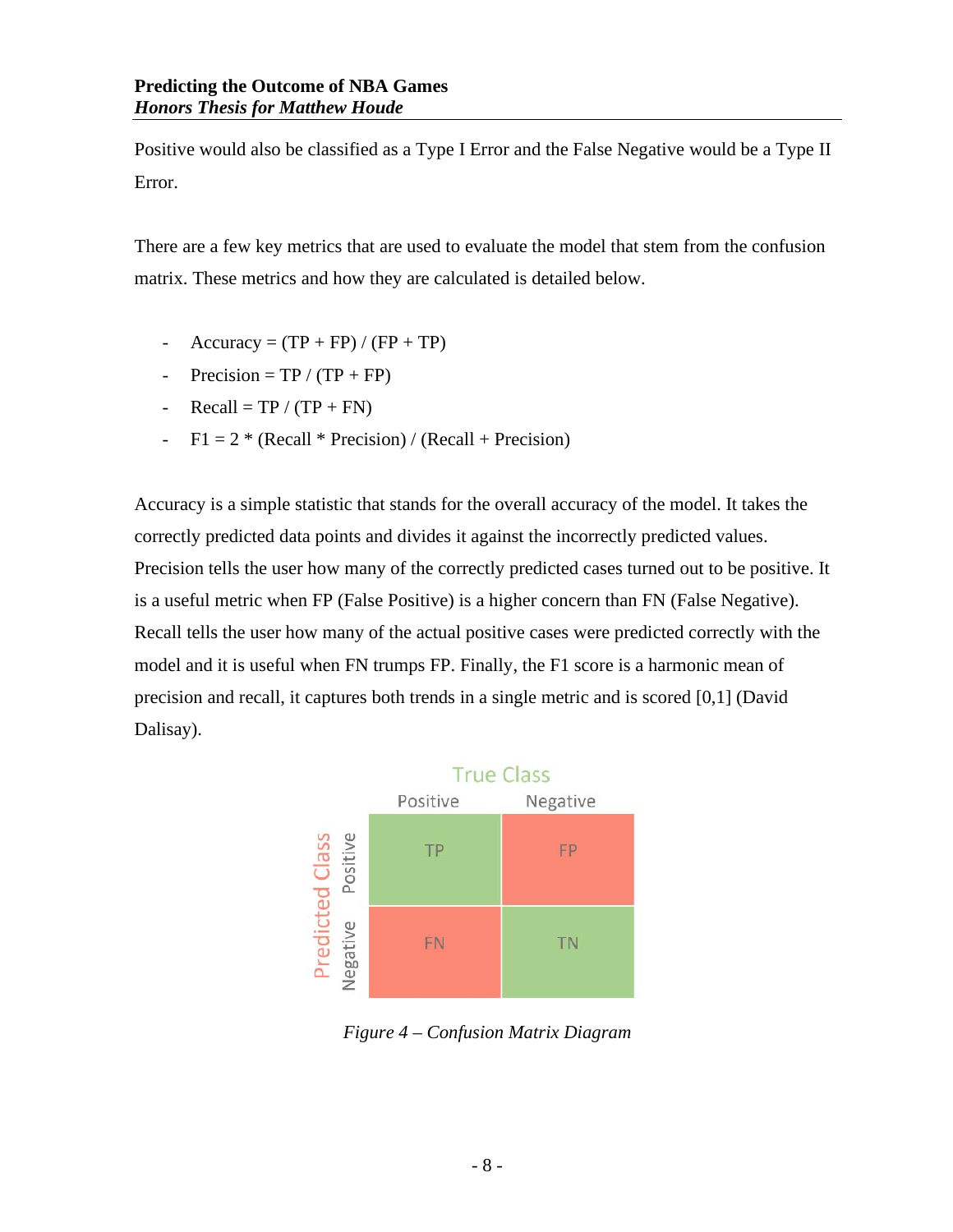#### **AUC - ROC –**

AUC - ROC stands for Area Under the Curve - Receiver Operating Characteristics. AUC – ROC is another performance measurement for classification problems. ROC is a probability curve and AUC represent the degree or measure of separability. It tells us how well the model can distinguish between classes.



 *Figure 5 – AUC – ROC Diagram*

The ROC curve is plotted with TPR (True Positive Rate) and FPR (False Positive Rate) on the y and x axes. The TPR is like Recall in the Confusion Matrix, but it also goes by Sensitivity. Another metric is the Specificity, which is  $TN / (TN + FP)$  and the FPR is calculated by taking  $1 -$  Specificity or FP / (TN + FP). A well performing model would have an AUC around 1, which means it has a good measure of separability. A poor model would have a score near 0.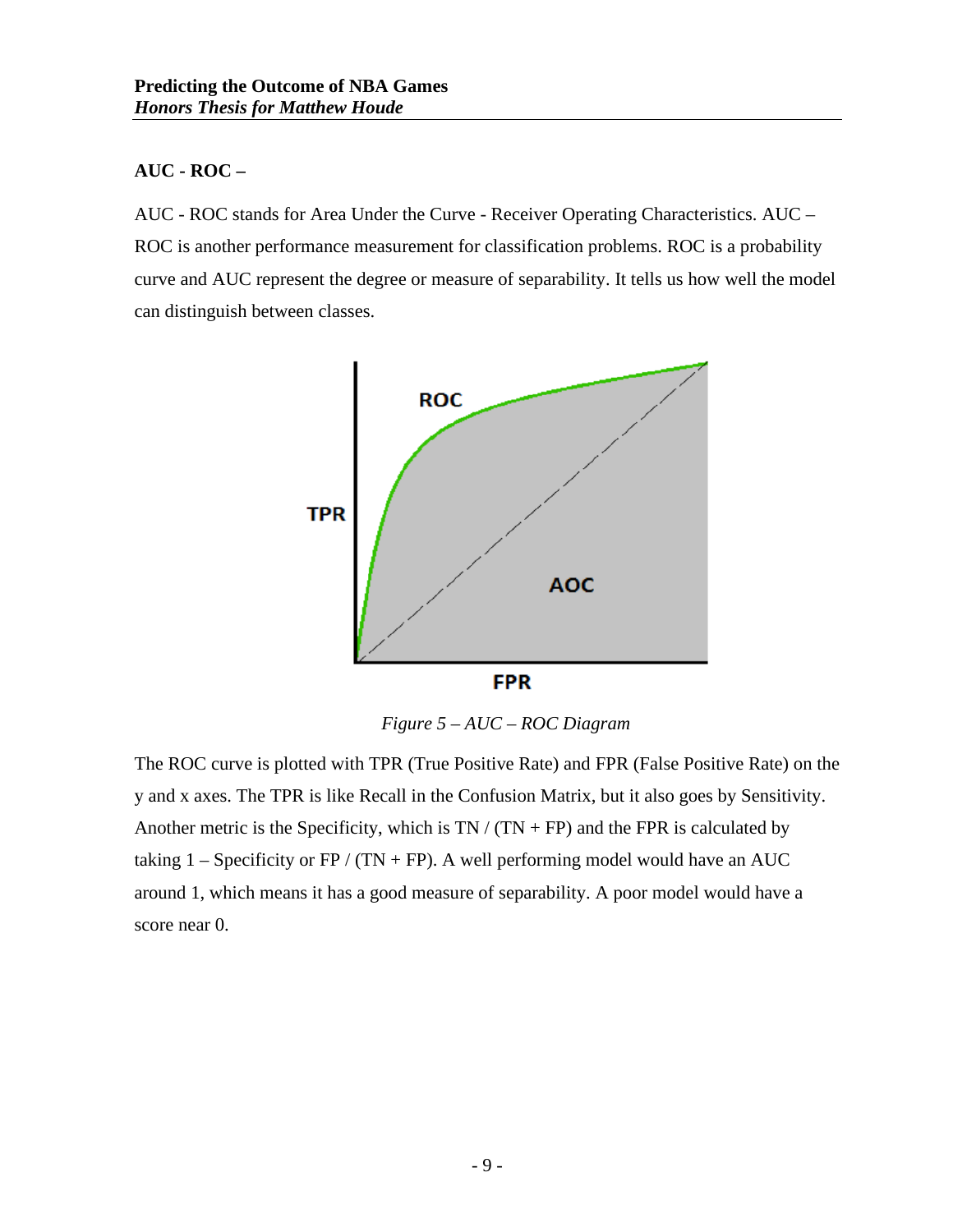

*Figure 6 – AUC – ROC Distribution*

The above figure depicts a model with an AUC of 0.7, so it has a 70% chance of accurately separating the two outcomes. The 0.5 is the decision threshold for classification and the False Negatives and False Positives are depicted above it (David Dalisay).

#### <span id="page-12-0"></span>Predict Sport Outcomes

Sport prediction is usually a classification problem to determine wins and losses, but one can also attempt to determine the margin of victory, a continuous target. A lot of unique features play into depicting the outcome such as the historical performance of the teams, results of matches, data on players, and so on. These predictions are pivotal in the betting process as bookmakers, media, fans, bidders, and stakeholders are all deeply involved.

Common models used to predict sports outcomes are Artificial Neural Networks and Logistic Regression. An ANN has interconnected neurons that transform a set of inputs into a desired output. A Logistic Regression is also a common algorithm used to predict sports as it can quantify the wins and losses. When creating a model, it is important to have domain knowledge and a functional understanding of the data. This will go a long way and allow the data scientist to understand what data is important (Bunker, Thabtah).

#### <span id="page-12-1"></span>Current NBA Models

The best performing NBA models achieved an upper bound between 66 - 72% accuracy in predicting the winner of an NBA game. During the regular season of NBA basketball, the upset rate is 32.1%. This means that the non-favorite team will complete an upset about 32%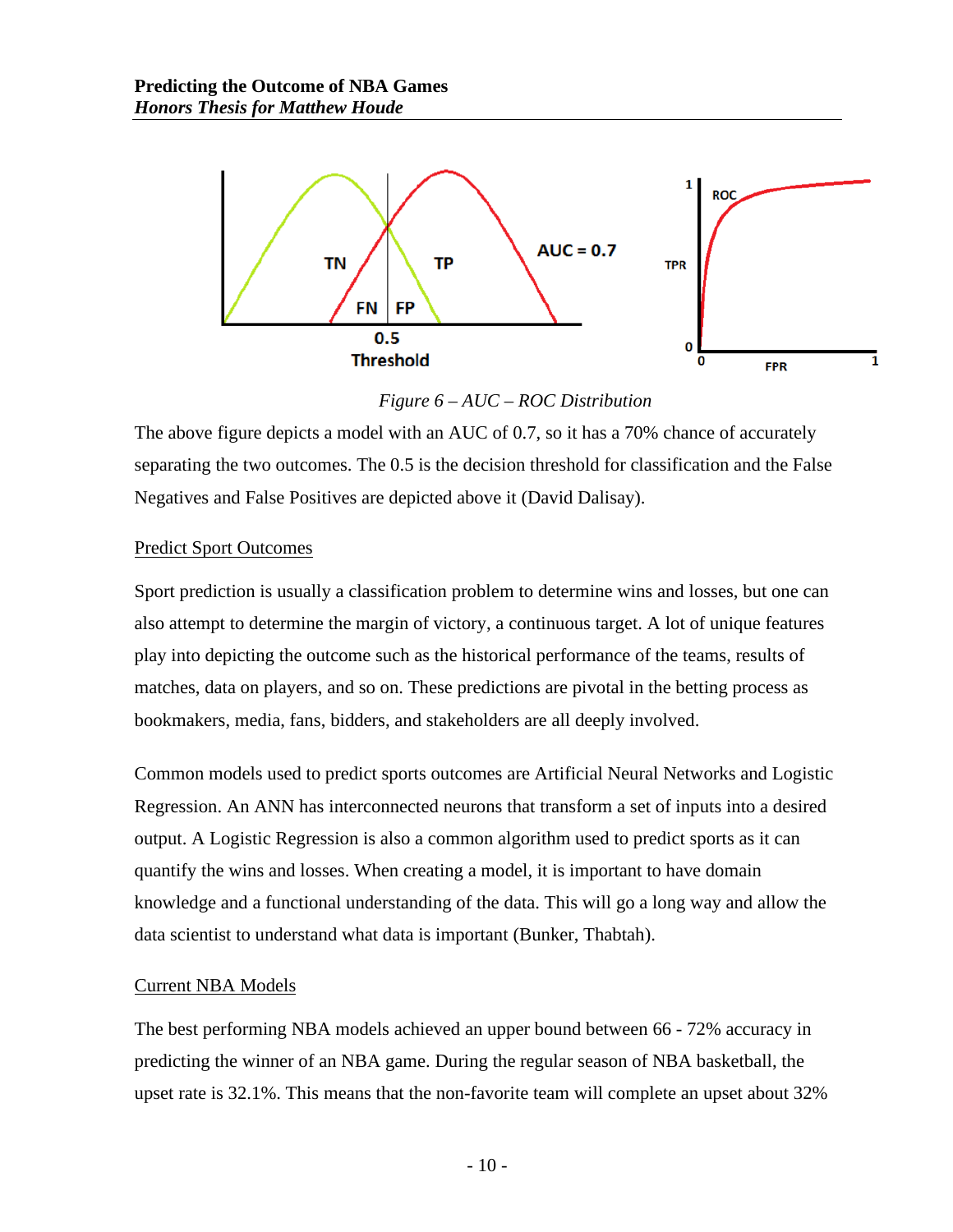of the time. This upset rate makes sense, as the best performing models have managed to predict games with about 70% accuracy. In this literature review, NBA prediction models will be examined and compared to one another to understand what goes into creating a successful model.

The most well known model to predict NBA games is the FiveThirtyEight model. They use a metric called Elo ratings in their model. Elo ratings keep track of the final score of each game, where the game was played, and when the game was played. A 1500 Elo rating is the average and starting rating. This score changes as the season progresses adding or subtracting to account for the team's performance. The Elo rating also carries over from season to season as good teams tend to remain good and the same applies for bad teams. The model also uses a metric called RAPTOR, which uses a blend of basic box score stats, player tracking metrics and plus/minus to estimate a player's effect (per 100 possessions) on his team's offensive or defensive efficiency. Both the RAPTOR score and the Elo rating are both updated after each game to reflect the performance of the team and the players. Not only does the model account for team and player metrics, but also other variables such as home court advantage, fatigue (back-to-back games), travel (distance traveled), historical playoff performance, and altitude. The measurements are also adjusted in the playoffs to account for the seeding of teams. The model is complex and uses a variety of feature engineered statistics and has proven to be the gold standard for NBA prediction models. (FiveThirtyEight)

"Which NBA Statistics Actually Translate to Wins" by Chinmay Vayda goes into detail on the specific statistics that are most important to the outcome of a game. The statistics were a team's Offensive Rating, Defensive Rating, Rebound Differential, and 3-Point %. This model got its data from Basketball-Reference.com using the selenium package to interact with the website. This model used all the traditional box score stats as well as Pace and PIE (Player Impact Estimate). The model implemented a variety of machine learning models such as Linear SVC (support vector classifier), KNeighborsClassifier, SVC, Bagging Classifier, Random Forest Classifier, and XGB Classifier. A bagging classifier is an ensemble meta estimator that fits base classifiers each on random subsets of the original dataset and then aggregate their individual predictions to form a final prediction. XGBoost is a decision-based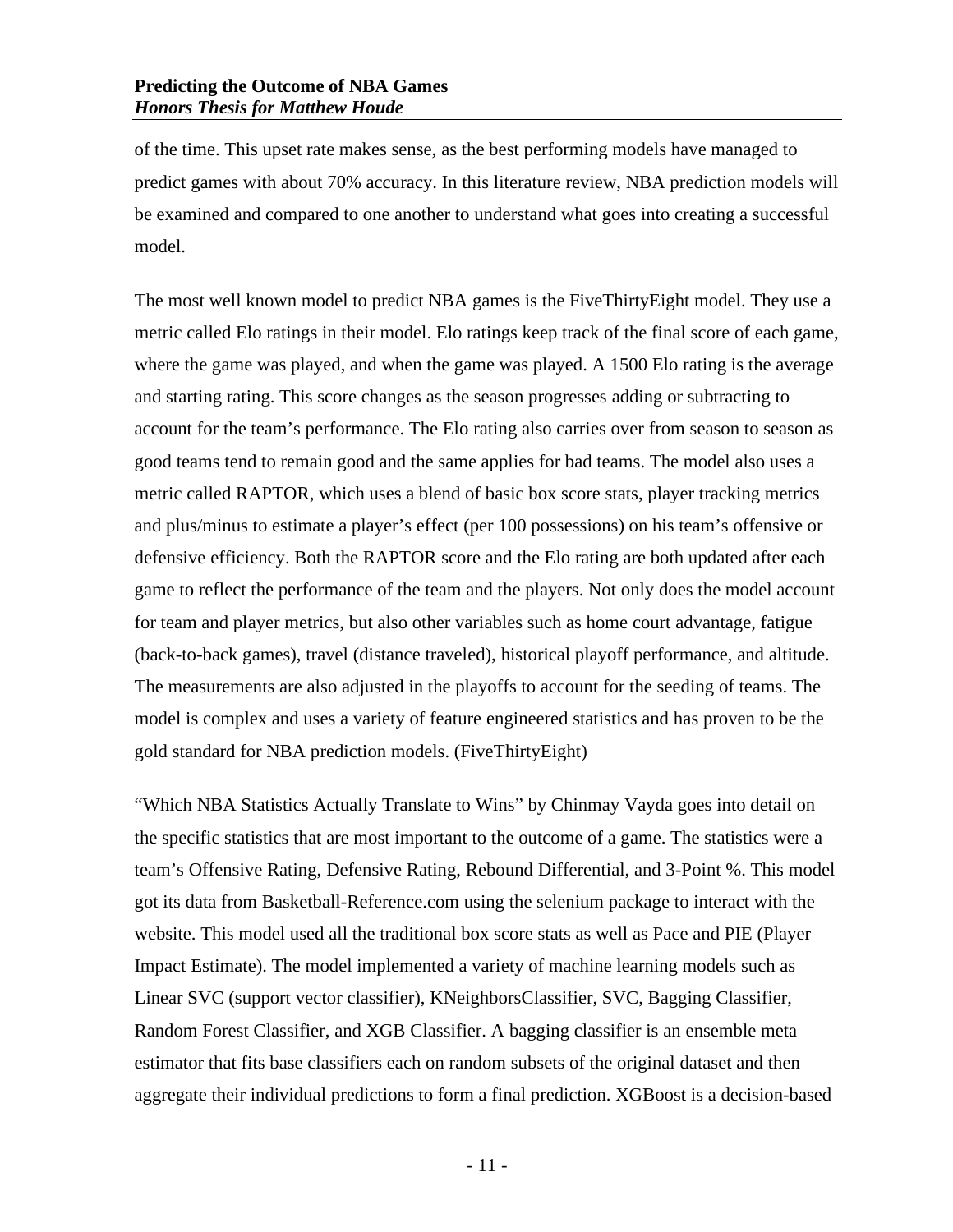ensemble machine learning algorithm that uses a gradient boosting framework. The model that showed the best results was the support vector machine SVC classifier. The model performed with great accuracy on the test data but did not perform as well on predicting new games. The model suffered from bias and overfitting on the training set as they had a limited dataset. (Alexander Fayad)

Another model that predicted NBA games was one done by Josh Weiner on Towards Data Science. This was an interesting case as they used a variety of feature engineered columns and player data. They created two separate models: one based on team data and Elo rating and another on player data. This model used the Elo ratings of the teams, the recent team performance of the team (last 10 games), recent player performance, player season performance, and player efficiency ratings. Player season performance is the average player stats over the entire season and player efficiency rating is a rating of a players per minute productivity. The first model created using the team stats and Elo rating used Logistic Regression and RandomForestClassifier as two potential models. The models performed well with 66.95 - 67.15% accuracy. The second model created used individual player statistics and scoring to make their game outcome prediction. It uses stats such as the players average performance over the past 10 games and how many points a player will score in each game. This specific model used Linear Regression model to predict the score of the game based on the points scored by the players. This final game result is then used to predict the outcome of the game. This model did not perform as well and received a 58.66% which was the expected outcome. Aggregated player performance has a high variability and is inconsistent as one of the sole metrics in predicting basketball games. One of the main takeaways from the article is that the time spent optimizing their parameters was not worthwhile, as it was time consuming and computationally costly for only a marginal improvement in the accuracy. (Josh Weiner)

Jake Kandell on GitHub created a high performing model with a unique approach. He got statistics for both the home and the away teams. Then calculated the z score for each statistic based on league means and standard deviations. After those calculations were complete, he took the difference between the two values for each statistic. This allowed the model to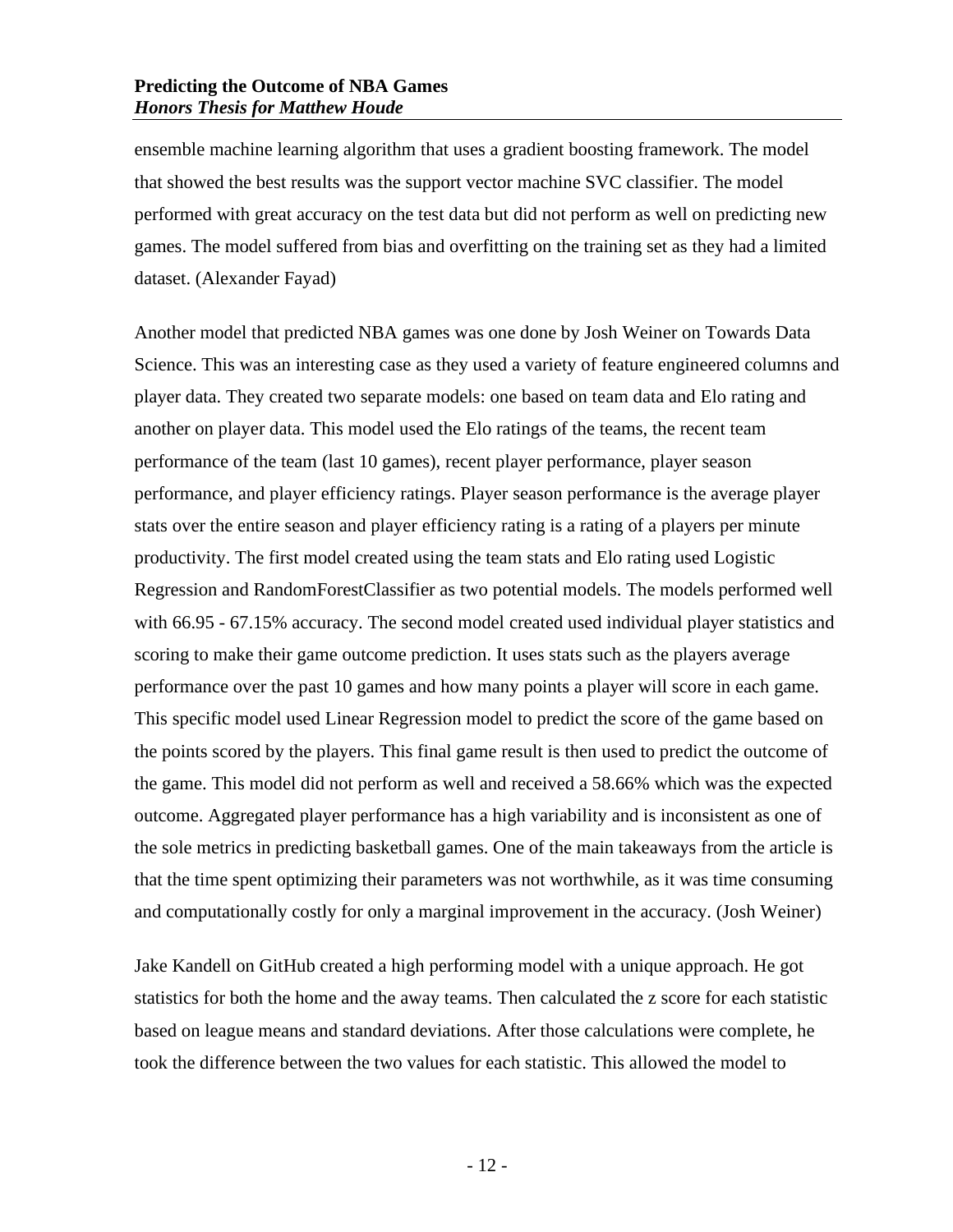interpret the difference between the two teams based on league averages. Using Logistic Regression, his model accurately predicted games 70% of the time. (Jake Kandell)

The final model that was researched was created by Jaak Uudmae. His approach was to predict games based on previous game score and home/away advantage. The author took advantage of three models: SVM Classifier, Neural Network Classifier, and Linear Regression to predict games. The model achieved accuracies between  $62 - 65\%$ . (Jaak Uudmae)

The most common features used in predicting an NBA game were the home team advantage, win percentage, rebounds, assists, turnovers, steals, blocks, plus/minus score, offensive rating, defensive rating, and true shooting percentage. This combination of stats gives a thorough understanding into team performance and can be used to accurately predict games. Most of the models scored from about  $58 - 70\%$  range, a score within that range would be acceptable for the model.

# <span id="page-15-0"></span>**METHODOLOGY**

The CRISP DM or Cross Industry Process for Data Mining is the industry standard and outlines the proper approach to a machine learning problem. There are seven steps to a machine learning problem.

- **1. Problem Definition -** Scope the problem and determine measures for success.
- **2. Data Logging and Loading (ETL)** Identify data, algorithms typically need all data to be numeric, fill missing values, remove duplicates, standardize.
- **3. Exploratory Data Analysis -** Summarize and visualize the data to understand it (min, max, median, mean, quartiles, outliers, trends, etc.)
- **4. Feature Engineering** Create new input features from existing ones ex. create interaction features such as height X width which would be area, create dummy variables from categorical variables, create entities from text such as a person's name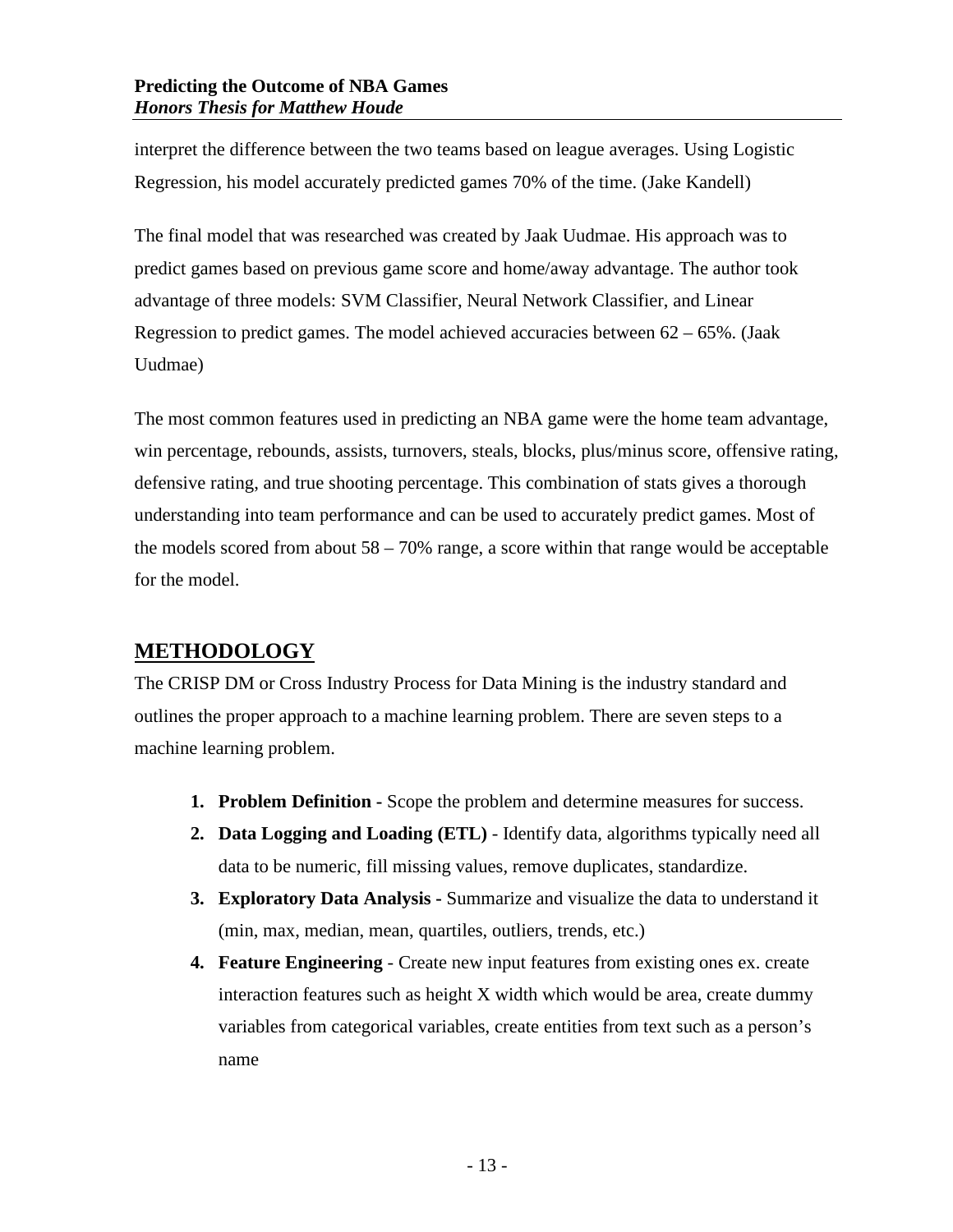- **5. Model Selection and Training -** Split the data into train, validation, and test sets. Select the proper model or models to train the dataset.
- **6. Model Testing -** Inner loop testing and refining to produce better and better results.
- **7. Model Deployment and Monitoring -** Model is deployed and continuously monitored to see how it behaves in the real world, new data is gathered incrementally to improve it.

#### <span id="page-16-0"></span>Define Problem

The goal of the project is to predict daily NBA games. The ultimate measure for success is a model that can accurately predict games greater than 50% of the time.

#### <span id="page-16-1"></span>ETL Data Logging and Loading

The data that is necessary to predict NBA games is freely available on nba.com. The data must be scraped from the website and there are various packages in Python that make this achievable. The nba\_api package is a free open-source package that uses the requests package to interact with nba.com. The data that will be necessary to make predictions is an array of extensive NBA team statistics. The statistics were pulled for each team and stored in a Python dictionary. The stats that were scraped are as followed: win percentage, field goal percentage, 3-point field goal percentage, free throw percentage, rebounds, assists, turnovers, steals, blocks, and plus minus (average point differential for games).

The NBA also calculates advanced statistics as well as standard statistics. These statistics are feature engineered and include offensive rating, defensive rating, and true shooting percentage. They offer a better perspective for overall team performance. The offensive rating of a team is the amount of points a team scores per 100 possessions. Defensive rating is the number of points allowed per 100 possessions. Finally, true shooting percentage measures a team's shooting efficiency by evaluating 3-point percentage, field goal percentage, and free throw percentage. The formula for true shooting percentage is PTS / (2\*FGA\*0.44\*FTA) and it is a good indicator of overall team shooting splits.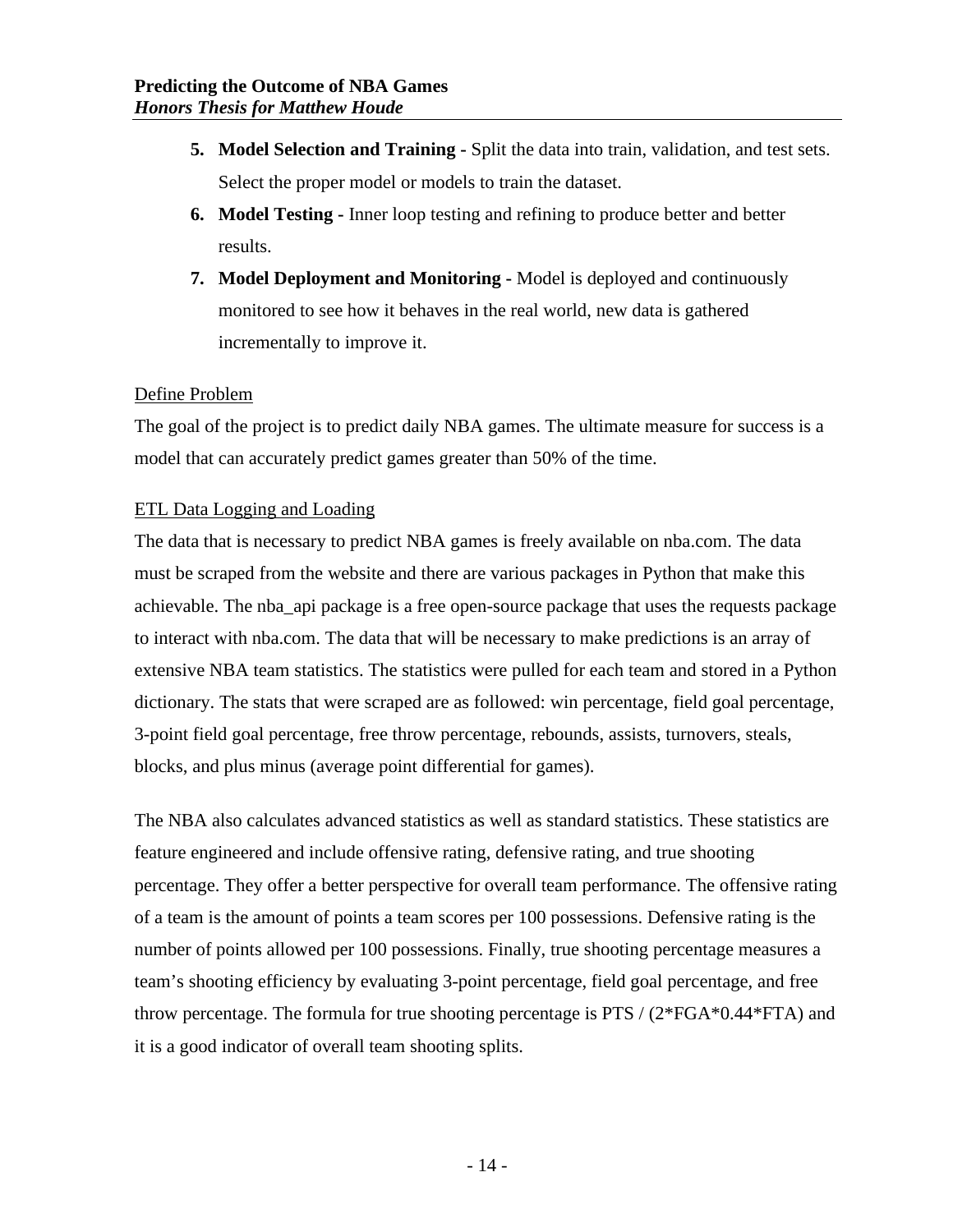**Predicting the Outcome of NBA Games** *Honors Thesis for Matthew Houde*

| all stats dict $=$                 |  |
|------------------------------------|--|
| 'W PCT': win percentage,           |  |
| 'FG PCT': fg percentage,           |  |
| 'FG3_PCT': fg3_percentage,         |  |
| 'FT PCT': ft percentage,           |  |
| 'REB': rebounds,                   |  |
| $'AST':$ assists,                  |  |
| 'TOV': turnovers,                  |  |
| 'STL': steals,                     |  |
| 'BLK': blocks,                     |  |
| 'PLUS MINUS': plus minus,          |  |
| 'OFF_RATING': offensive_rating,    |  |
| 'DEF_RATING': defensive_rating,    |  |
| 'TS PCT': true_shooting_percentage |  |
|                                    |  |

*Figure 7 – Statistics for Model in Dictionary*

These 13 NBA stats are the thirteen stats that will be used to predict the outcome of various NBA games. Metrics are tracked for both the home and away teams and are recalculated for every matchup based on team performance. The data was pulled into a dictionary and converted into a DataFrame to use in the model. A few other metrics were tracked to keep track of games and to stay organized such as the date of the game, the current season, the home team's name, the away team's name, the scores of the game, and the game ID. These metrics are important for the user to see the matchup and effectively keep track of the schedule, but these columns will not be used as features in the model. Two other features were added to the dataset as well, Elo rating, and team win percentage the past 10 games. Both of these features will be described thoroughly in the feature engineering section. The final column of the dataset is the target column of which the model is going to predict. This is the outcome of the game and the value is stored in relation to the home team. For example, if the home team wins the game, the data displayed will be a 1 and 0 if they were to lose.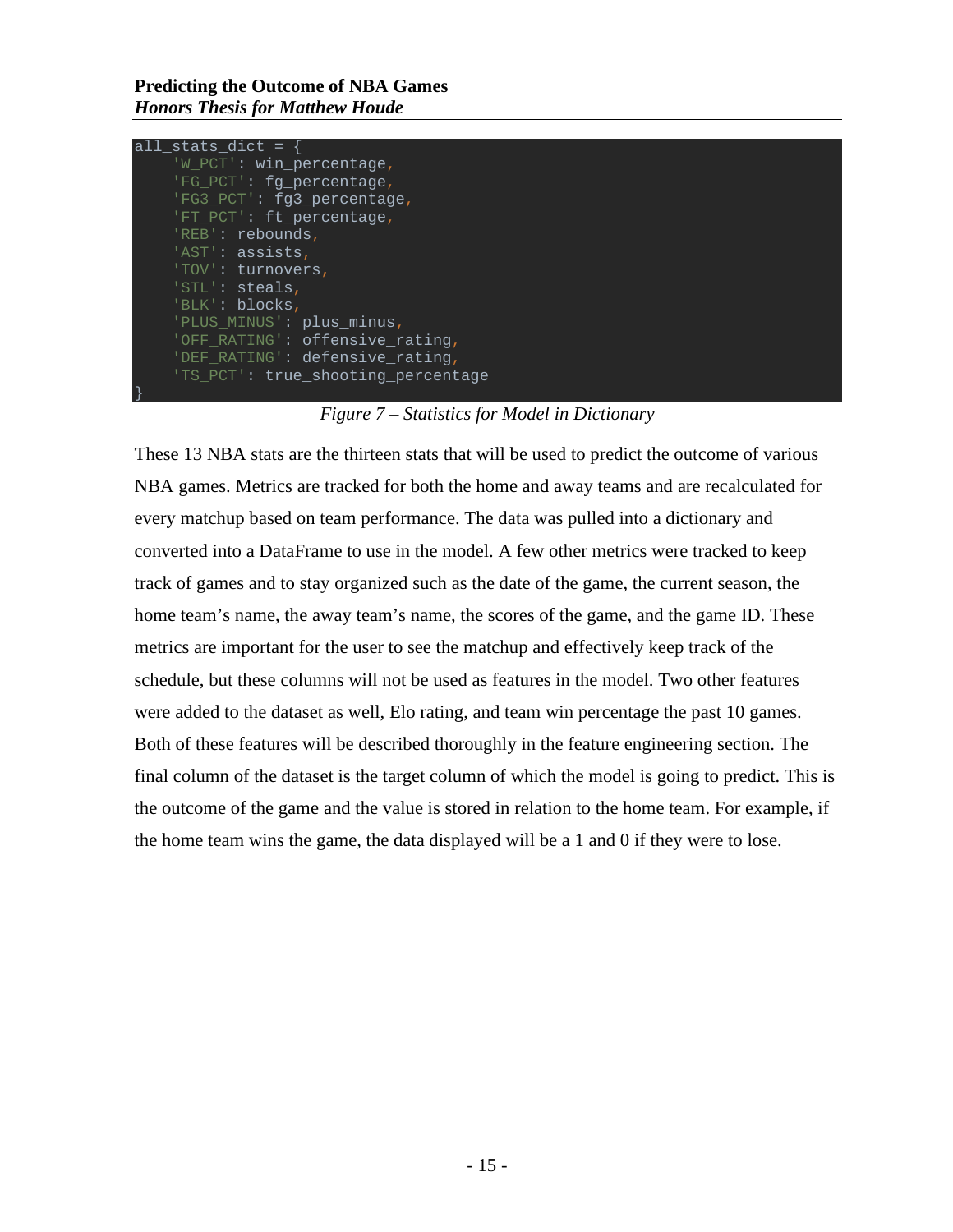#### **Predicting the Outcome of NBA Games** *Honors Thesis for Matthew Houde*

|              | Home               |                             |               |       |             |                       |                |       |       |       |      |      |      |        | Away Game ID H Score H W PCT H FG PCT H FG3 PCT H FT PCT H REB H AST H TOV H STL H BLK H PLUS MINUS H                     |        |
|--------------|--------------------|-----------------------------|---------------|-------|-------------|-----------------------|----------------|-------|-------|-------|------|------|------|--------|---------------------------------------------------------------------------------------------------------------------------|--------|
| 0            | Brooklyn<br>Nets   | New York<br>Knicks          | 21800018      | 107   |             | 0.0                   | 0.488          | 0.185 | 0.682 | 38.6  | 27.7 | 18.8 | 8.9  | 5.0    | $-3.0$                                                                                                                    |        |
| $\mathbf{1}$ | LA<br>Clippers     | Oklahoma<br>Thunder         | City 21800025 | 108   |             | 0.0                   | 0.398          | 0.286 | 0.833 | 44.8  | 20.0 | 13.3 | 2.9  | 8.6    | $-8.6$                                                                                                                    |        |
| 2            | Orlando<br>Magic   | Charlotte<br>Hornets        | 21800017      | 88    |             | 1.0                   | 0.415          | 0.280 | 0.613 | 49.5  | 19.4 | 11.7 | 6.8  | 6.8    | 2.9                                                                                                                       |        |
| 3            | Utah Jazz          | Golden<br>State<br>Warriors | 21800024      | 123   |             | 1.0                   | 0.519          | 0.481 | 0.737 | 41.1  | 19.6 | 15.9 | 7.5  | 3.7    | 5.6                                                                                                                       |        |
| 4            | Milwaukee<br>Bucks | Indiana<br>Pacers           | 21800023      | 118   |             | 1.0                   | 0.494          | 0.412 | 0.750 | 55.3  | 25.2 | 20.4 | 4.9  | 3.9    | 1.0                                                                                                                       |        |
|              |                    |                             |               |       |             |                       |                |       |       |       |      |      |      |        | H_OFF_RATING H_DEF_RATING H_TS_PCT A_Score A_W_PCT A_FG_PCT A_FG3_PCT A_FT_PCT A_REB A_AST A_TOV A_STL A_BLK A_PLUS_MINUS |        |
|              |                    |                             |               |       |             |                       |                |       |       |       |      |      |      |        |                                                                                                                           |        |
|              | 99.0               |                             | 103.0         | 0.545 | 105         | 1.0                   | 0.455          |       | 0.364 | 0.774 | 41.1 | 18.8 | 14.3 | 10.7   | 5.4                                                                                                                       | 17.0   |
|              | 93.3               |                             | 102.9         | 0.497 | 92          | 0.0                   | 0.363          |       | 0.270 | 0.649 | 43.7 | 20.4 | 14.6 | 11.7   | 5.8                                                                                                                       | $-7.8$ |
|              | 101.0              |                             | 98.1          | 0.483 | 120         | $0.0\,$               | 0.446          |       | 0.421 | 0.636 | 39.4 | 20.2 | 10.6 | 7.7    | 8.7                                                                                                                       | $-1.0$ |
|              | 115.0              |                             | 109.3         | 0.642 | 124         | 1.0                   | 0.442          |       | 0.269 | 0.944 | 56.3 | 27.2 | 20.4 | 6.8    | 6.8                                                                                                                       | 7.8    |
|              | 109.7              |                             | 107.7         | 0.602 | 101         | 1.0                   | 0.566          |       | 0.385 | 0.538 | 59.4 | 30.2 | 20.8 | 2.1    | 7.3                                                                                                                       | 29.2   |
|              |                    |                             |               |       |             |                       |                |       |       |       |      |      |      |        | A OFF RATING A DEF RATING A TS PCT Result Date Season Home W Pct 10 Away W Pct 10 H Team Elo Before A Team Elo Before     |        |
|              | 112.5              |                             | 94.7          | 0.559 | 1           | 2018-<br>$10 - 19$    | 2018-<br>19    |       | 0.0   |       | 0.0  |      |      | 1500.0 |                                                                                                                           | 1500.0 |
|              | 97.1               |                             | 104.9         | 0.466 | 1           | 2018-<br>$10 - 19$    | 2018-<br>19    |       | 0.0   |       | 0.0  |      |      | 1500.0 |                                                                                                                           | 1500.0 |
|              | 107.7              |                             | 109.7         | 0.551 | $\mathbf 0$ | 2018-<br>$10 - 19$    | 2018-<br>19    |       | 0.0   |       | 0.0  |      |      | 1500.0 |                                                                                                                           | 1500.0 |
|              | 104.9              |                             | 97.1          | 0.525 | $\circ$     | $2018 -$<br>$10 - 19$ | $2018 -$<br>19 |       | 0.0   |       | 0.0  |      |      | 1500.0 |                                                                                                                           | 1500.0 |
|              | 115.6              |                             | 87.4          | 0.626 | 1           | 2018-<br>$10 - 19$    | 2018-<br>19    |       | 0.0   |       | 0.0  |      |      | 1500.0 |                                                                                                                           | 1500.0 |

#### *Figure 8 – Final Dataset*

The dataset itself consists of 2,820 rows which is equivalent to 2,820 games collected over three seasons, 2018 – 2021. The exact dates are 10/19/2018 to 3/20/21. The dataset was limited to these three years as it represents a team's recent performance and will aid in the prediction of today's NBA games.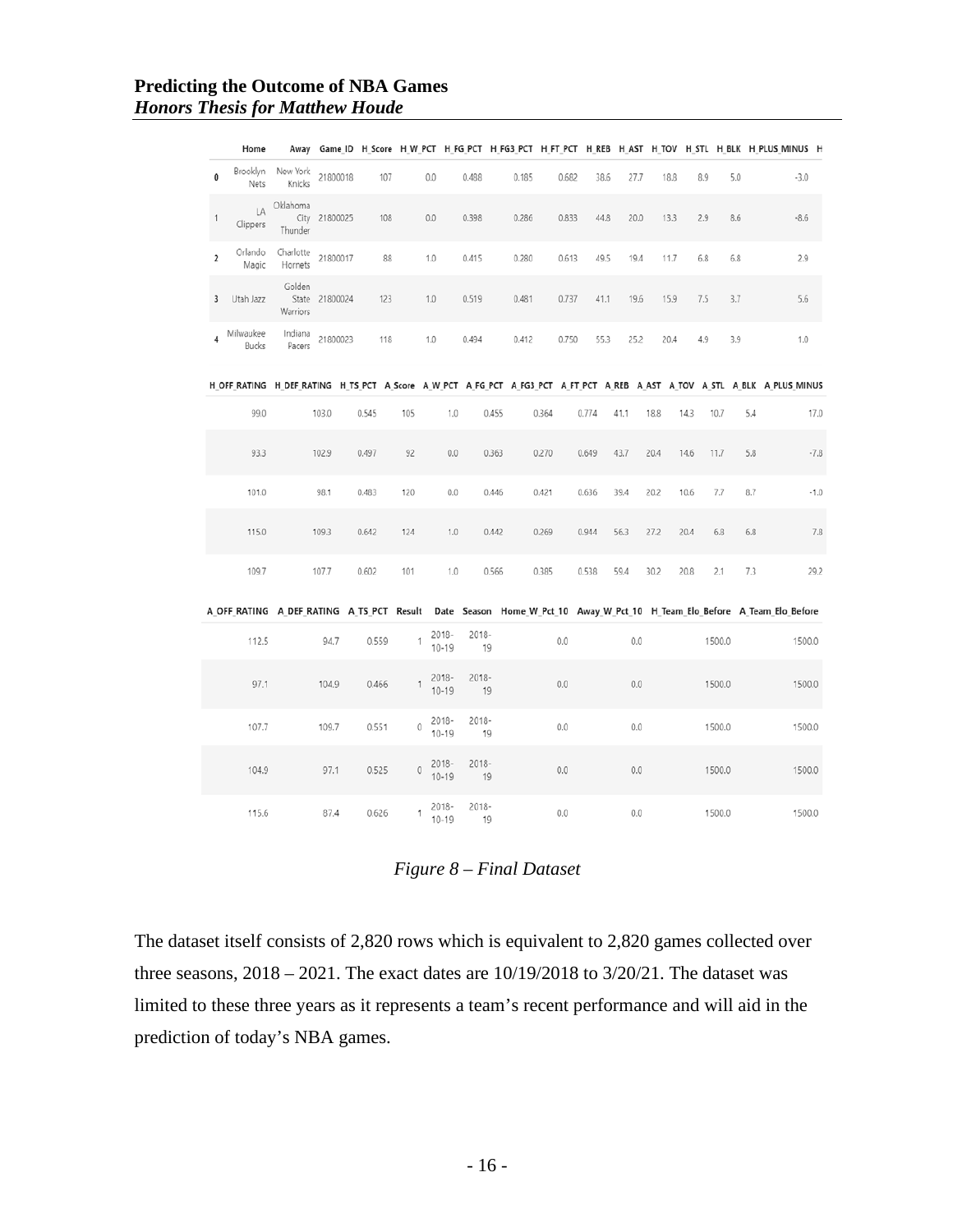#### <span id="page-19-0"></span>Exploratory Data Analysis

After the data was imported and in a readable format, an exploratory data analysis was conducted to get a better understanding of the data and what kind of results to expect from the model. A thorough EDA will maximize insight into the dataset and uncover the underlying structure of the data. It will also detect outliers, anomalies, and determine the optimal factor settings.

The EDA gave a glimpse into the outcome of an average game and what teams have been performing well the past three years. All null values were One of the goals was to understand which features were going to be used in the model and which were going to be left out. A correlation analysis was conducted on the dataset to see which features interacted with the target variable, the outcome of the game. The three columns with the highest positive correlation analysis were W\_PCT, PLUS\_MINUS, and ELO rating which is a feature engineered column. The respective ratings were 0.22, 0.23, and 0.25. The Elo rating was the highest indicator of winning a game. These are the key features and will be included in the final model. Some other important metrics were REB, BLK, OFF\_RATING, and W\_PCT\_10. The only features that had a negative correlation was TOV, STL, and DEF\_RATING which makes sense because the lower these values are, the better chance of winning a game would be. The exploratory data analysis reassures the importance of each selected feature in the model. All selected columns or features directly correlate to the outcome of a basketball game and are relevant in the prediction analysis. If the feature were to be considered unimportant to the model, it was removed or not used.

#### <span id="page-19-1"></span>Feature Engineering

The NBA feature engineers a few metrics that help determine the effectiveness of a team or a player. These metrics are classified as advanced statistics. These statistics are used in the model and are plus/minus (+/-), offensive rating, defensive rating, and true shooting percentage.

In addition to the advanced statistics, two additional columns were feature engineered to get a better understanding of a team's performance and ability to win basketball games. The first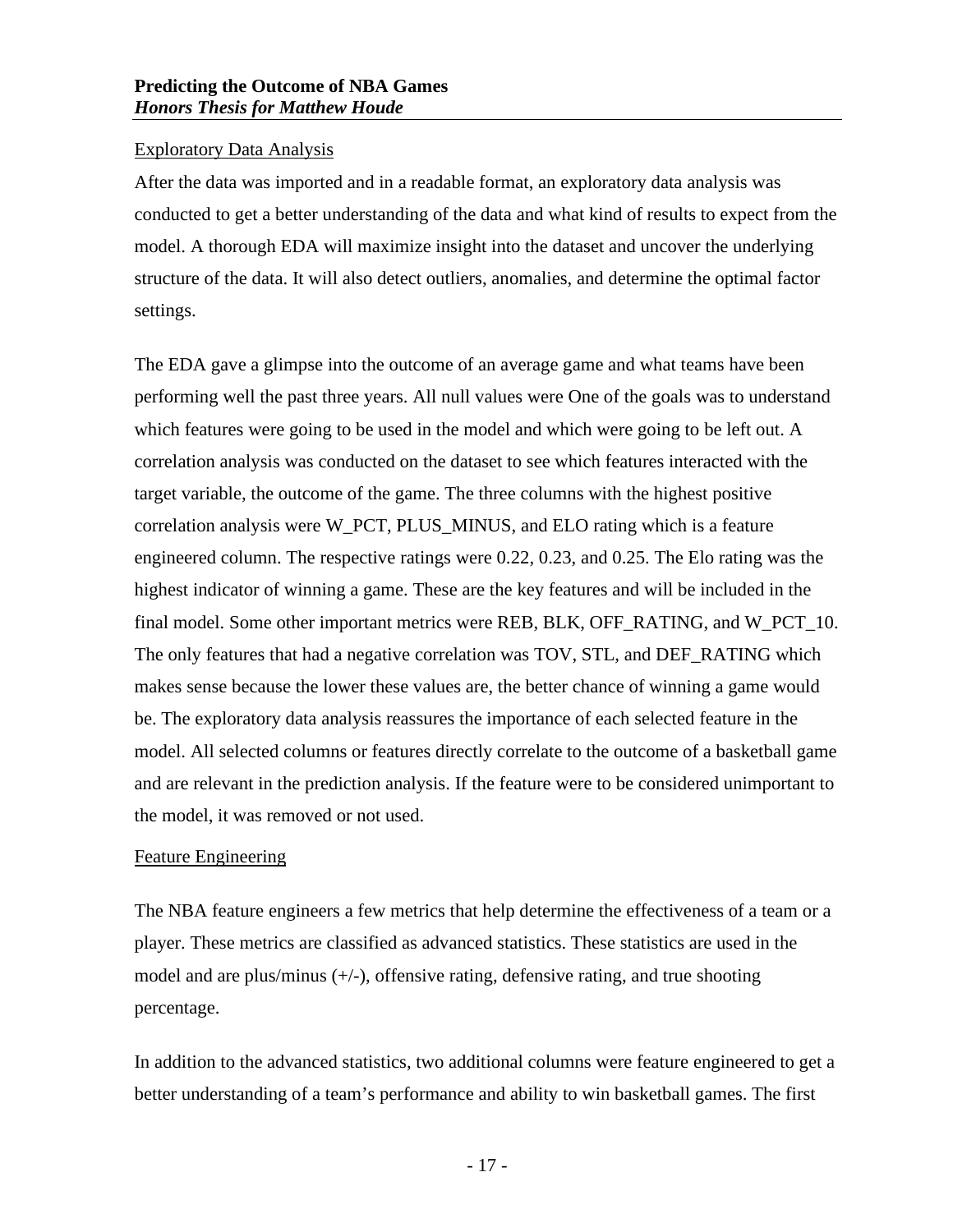feature that was feature engineered was Team Win Percentage over the past ten games. This statistic gives the model an understanding as to how the team has been performing recently. It tries to answer and quantify questions such as team chemistry, recent team performance, and any recent changes to the team structure such as trades or injuries. This column was created by selecting the home and away teams earlier ten games, determining their record over this span and returning their win percentage.

The second feature that was feature engineered was the team Elo rating. The Elo rating was calculated after each team performance. The Elo rating is used to gauge team strength and performance and it starts with a median score of 1500. For this model, all teams start with a 1500 and points are either added or subtracted based on point differential, upsets, location, and game outcome. It is a successful metric to represent the quality of the win or loss.

$$
R_{i+1} = k * (S_{team} - E_{team} + R_i)
$$

*Figure 9 – Elo Formula*

$$
E_{team} = \frac{1}{1 + 10^{\frac{opp_c}{d0} - team_c l b}}
$$

*Figure 10 – Elo E team Formula*

$$
k = 20 \frac{(MOV_{winner} + 3)^{0.8}}{7.5 + 0.006(elo\_difference_{winner})}
$$

*Figure 11 – Elo Constant k Formula*

 $(R * 0.75) + (0.25 * 1505)$ 

*Figure 12 – Elo Season Carryover*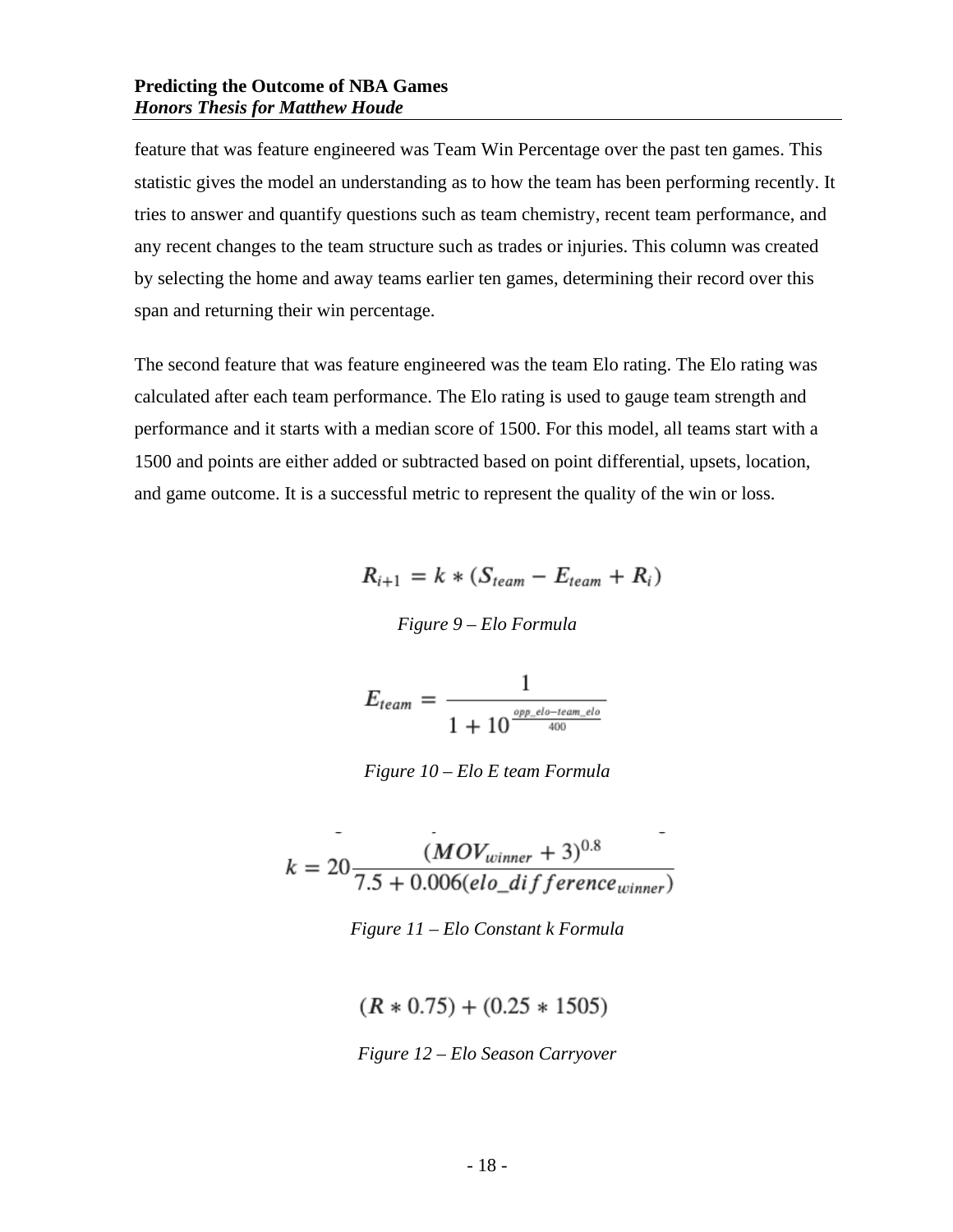The formula above shows how to calculate the Elo rating after each game. R represents the Elo rating, k is a moving constant dependent on the margin of victory and the difference in Elo ratings, E team is the expected win probability of the team, and S team is a state variable (1 for a win and 0 for a loss). After each season, the Elo rating is recalculated using the Season Carryover calculation.

#### <span id="page-21-0"></span>Model Selection & Training

For creating the model, all non-numeric columns were dropped from the dataset. These include Home, Away, Game\_ID, H\_Score, A\_Score, Date, and Season as they will not help in predicting the outcome of the game. The dataset was then split into a training and test set with a 75:25 split. The shape of the training set was (2115, 30) and the test set was (705, 30). This shows the split of the data into training and test. 30 features were used in the training of the model and the features were split for both the home and away teams. There were 15 tracked metrics for each team, which equates to 30 total for each individual matchup.

The training set was then trained using the six different models: Logistic Regression, Random Forest Classifier, K Neighbors Classifier, SVC, Gaussian NB, and XGB Classifier. Five different scoring methods were tracked as well: accuracy, precision\_weighted, recall weighted, f1 weighted, and roc auc. A crossfold validation was also done fitting five folds. The results for each model were appended to a DataFrame and a confusion matrix was generated for each model.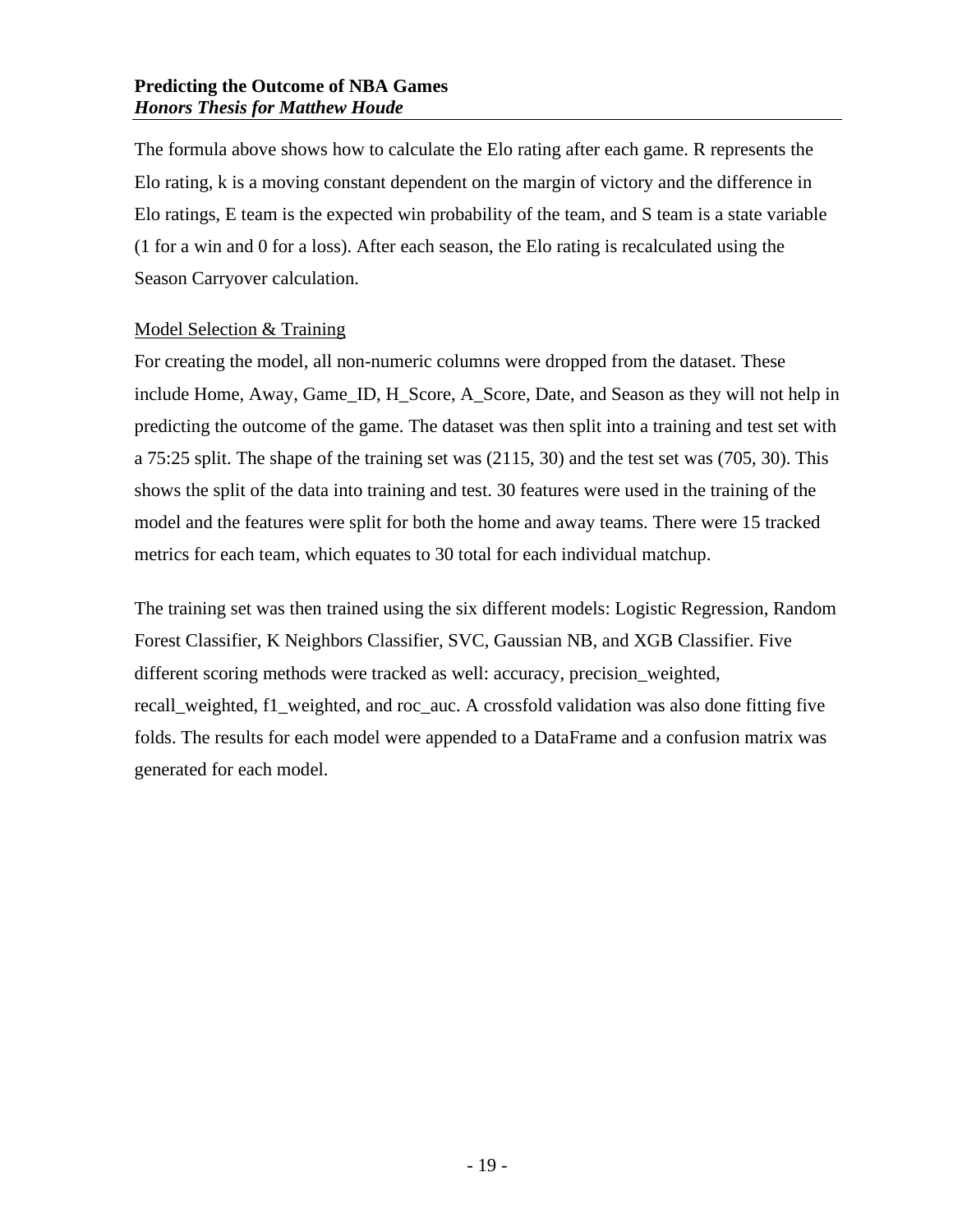#### <span id="page-22-0"></span>Model Testing

The six different models were tested and scored with the five scoring methods. The mean and standard deviation is displayed for each scoring method.

|            | test accuracy |          |             | test f1 weighted | test precision weighted |          |          | test roc auc | test recall weighted |          |  |
|------------|---------------|----------|-------------|------------------|-------------------------|----------|----------|--------------|----------------------|----------|--|
|            | std           | mean     | std<br>mean |                  | std                     | mean     | std      | mean         | std                  | mean     |  |
| model      |               |          |             |                  |                         |          |          |              |                      |          |  |
| GNB        | 0.040508      | 0.641153 | 0.041961    | 0.642040         | 0.044508                | 0.645023 | 0.032979 | 0.686600     |                      | 0.641153 |  |
| <b>KNN</b> | 0.019193      | 0.618980 | 0.020330    | 0616373          | 0.018472                | 0.616557 | 0.019623 | 0.630484     | 0.019193             | 0.618980 |  |
| LogReg     | 0.034035      | 0.639378 | 0.035705    | 0.630912         | 0.032425                | 0.634730 | 0.029493 | 0.680364     | 0.034035             | 0.639378 |  |
| <b>RF</b>  | 0.028129      | 0.627279 | 0.029885    | 0.622726         | 0.027518                | 0.623989 | 0.033895 | 0.666171     | 0.028129             | 0.627279 |  |
| <b>SVM</b> | 0.023928      | 0.642155 | 0.030090    | 0.605312         | 0.010787                | 0.650339 | 0.030075 | 0.695869     | 0.023928             | 0.642155 |  |
| XGB        | 0025717       | 0.613276 | 0.026544    | 0.609926         | 0.025384                | 0.609652 | 0.023607 | 0.650003     | 0.025717             | 0.613276 |  |

*Figure 13 – Model Results*



*Figure 14 – Comparison of Model by Classification Metric* 

The figures above display the performance of each model in comparison to one another. The first graph depicts each model's performance with the five-classification metrics. From the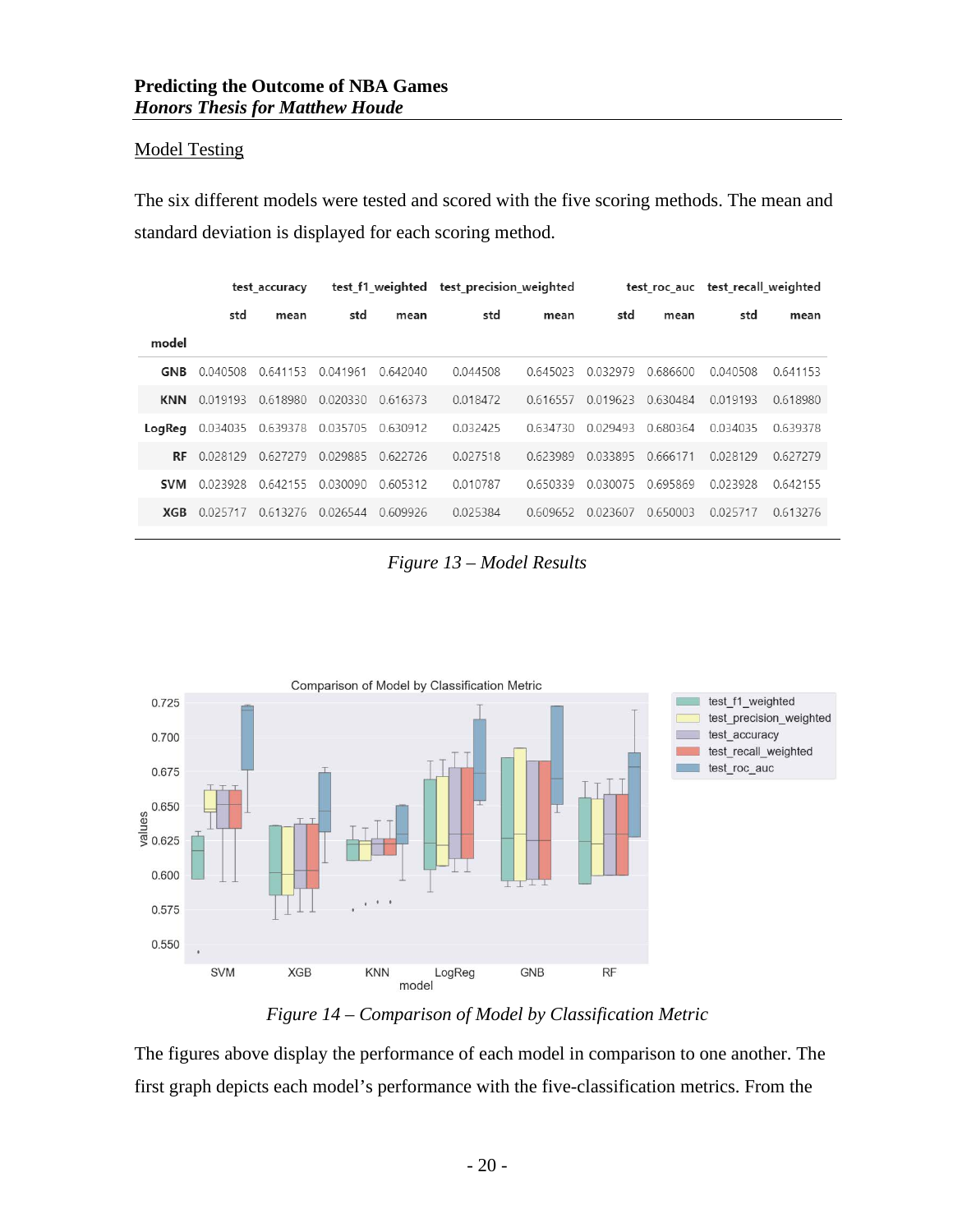graph, one can see that the top performing models are GNB and Logistic Regression. SVM, XGB, and KNN were ultimately not good fits for the data. The best performing model is the Gaussian NB, it effectively predicts NBA games with an average of 65.1% of the time. The 65.1% is an average based on the five different scoring metrics.



*Figure 15 – Comparison of Model by Fit and Score Time* 

When creating a model, it is also important to consider the computational and processing power of the model. This graph shows the time it took to fit the data to each model. All models scored the data quickly. Random Forest and XGB took a little longer to fit the data than the rest of their competitors. However, the best performing models Logistic Regression and Gaussian NB both achieved a fast time.

#### <span id="page-23-0"></span>Model Deployment

The final model that will be deployed to predict NBA games is the Gaussian Naïve Bayes model as it had the best overall accuracy. It will be used to predict NBA games in the future.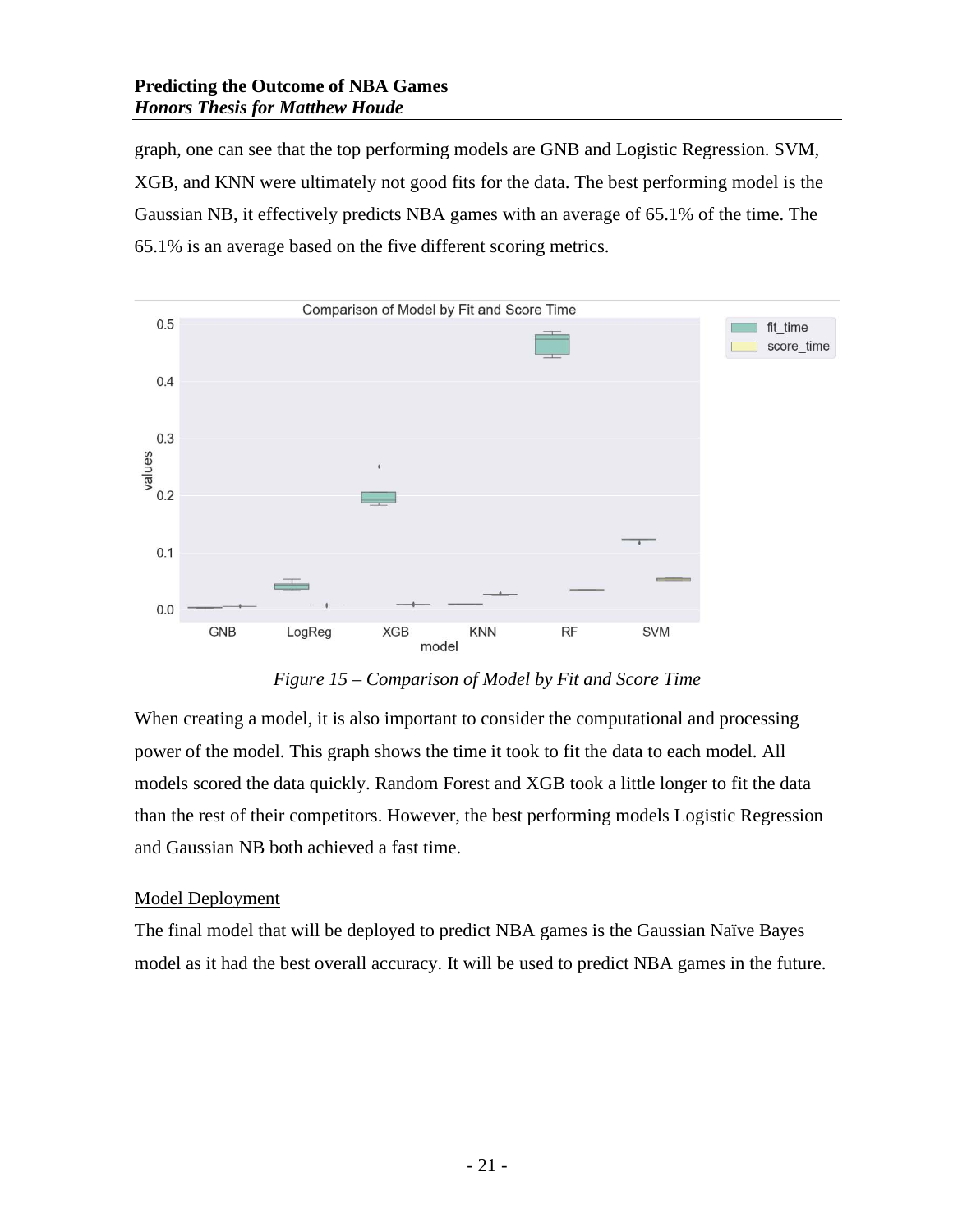# <span id="page-24-0"></span>**RESULTS**

As said, the best model was the Gaussian Naïve Bayes with an average accuracy report of 65.1%. There was an attempt to further improve upon the model by performing an exhaustive grid search to tune the hyperparameters. The only hyperparameter for GNB is 'var\_smoothing' which is a variable that is a portion of the largest variance of all features that is added to the variances for calculation stability. 100 different values were inputted for the parameter and a five crossfold validation was done during the grid search. The five folds were fit for 100 candidates, totaling 500 fits. This did find the optimal hyperparameter but did not improve the overall accuracy of the model.

# <span id="page-24-1"></span>**DISCUSSION**

Predicting the outcome of sports is a tricky dilemma as there is a level of unpredictability. In basketball, any team can win on any given day and it is extremely difficult to quantify all stats. Metrics such as clutch factor, cold and hot streaks, injuries, referring, trades, and luck all play substantial roles in the outcome of an NBA game. However, these statistics are almost impossible to predict or quantify. A model that can perform and successfully predict the outcome of a game greater than 50% of the time is an achievement. The model successfully predicted 65.1% of NBA games in the dataset. This is a successful model, and it is comparable with the models seen in the Literary Review. The best performing NBA models score in the low 70% range and this is a competitive score in comparison.

# <span id="page-24-2"></span>**CONCLUSION**

The final model effectively predicted NBA games with an average accuracy of 65.1%. The model used Gaussian Naïve Bayes to fit the data and make predictions. 30 unique features were used in the creation of the model. Statistics for both the home team and away team were used as features to predict the dependent variable, the outcome.

Some changes that might be made to the model in the future are to calculate the Z score metric of each statistic for both the home and away teams. Indicative of the Literary Review, the best performing model used Z scores to gauge the matchup with great efficacy. Unfortunately, it is a complicated process to implement, as the Z score would have to be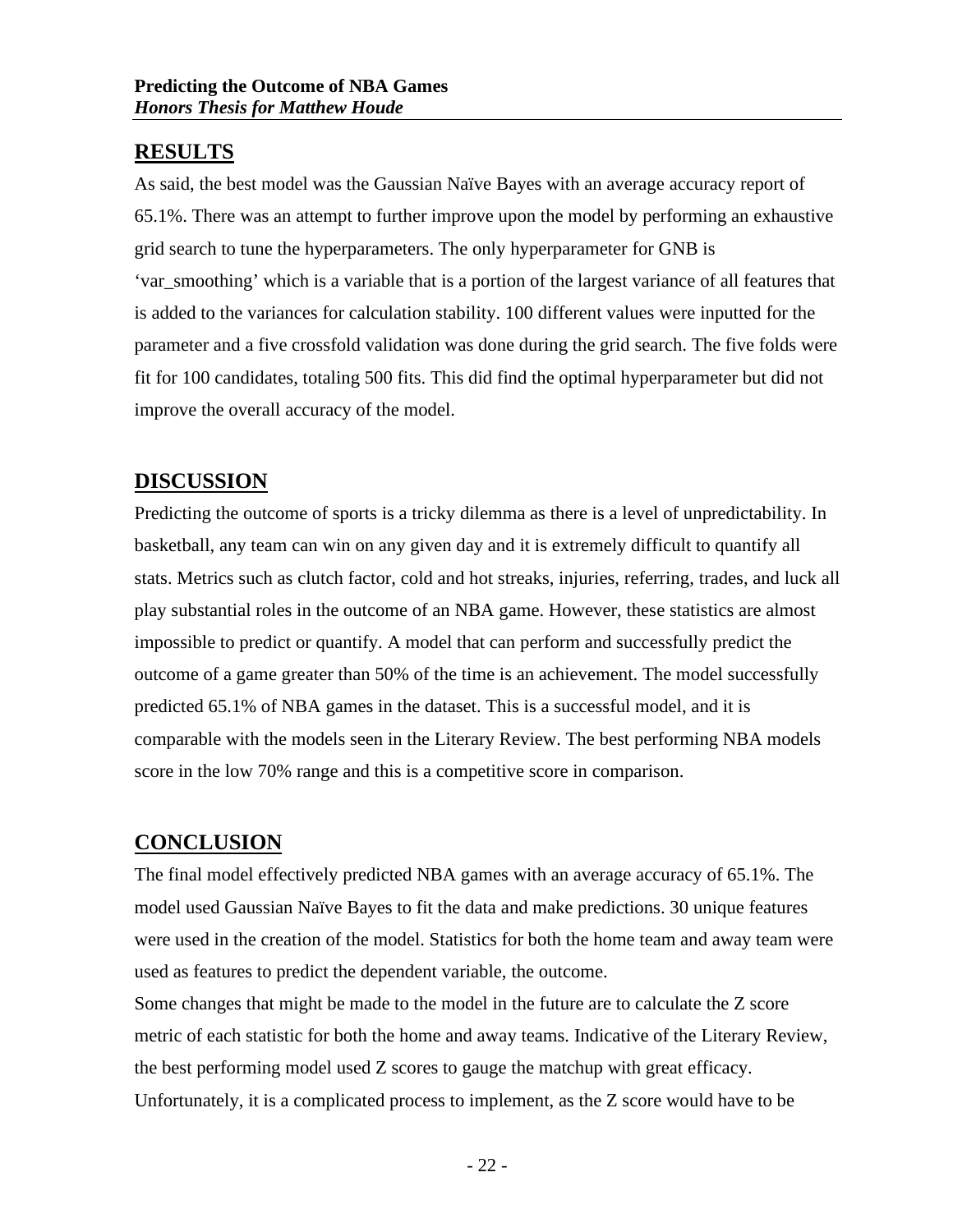updated continuously to reflect the changes around the league. Furthermore, another potential future implementation would be to fully deploy the model to use in a daily fashion to predict the current day's NBA games. This would require the data to be updated concurrently, but it would be a realistic use case for the model.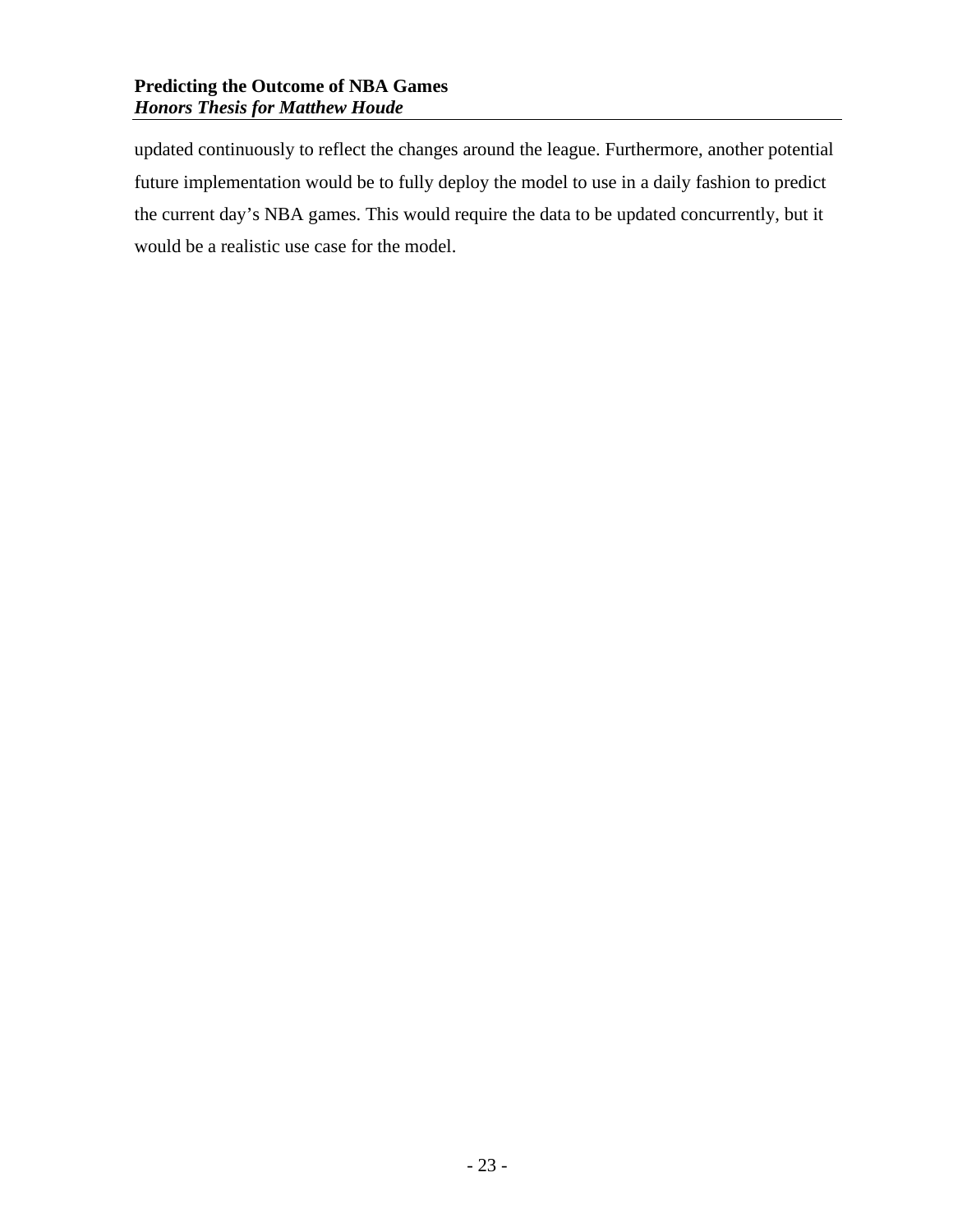# <span id="page-26-0"></span>**APPENDICES**

#### <span id="page-26-1"></span>Appendix  $A - Notes$

There are a variety of metrics used to evaluate the accuracy and effectiveness of a model. Common regression models use metrics such as mean absolute percentage error and root mean squared error. MAPE or mean absolute percentage error measures the prediction accuracy.

**MAPE –** mean absolute percentage error, measure of prediction accuracy of a forecasting method in statistics, the mean or average of the absolute percentage errors of forecasts. It gives us how far the predictions were from the actual output.

**RMSE –** the standard deviation of the residuals (prediction errors), measure of how far from the regression line data points are, RMSLE (log version) difference between the original values and predicted values and it is easier to compute the gradient compared to MAPE

#### **Statistics -**

Hypothesis testing – one tail two tails, null vs alternate hypothesis

T test – used for samples, statistic that measures if two means are reliably different from one another, make inferences about entire population, each t value has a corresponding p value, independent samples, paired sample, one sample

P value – probability that the pattern data in the sample could be produced by random data p =.05 5% chance, .1 10% chance

Confidence intervals - 1 std 68% 2 std 95% 3 std 99.7%

Model complexity – complexity of the function you are trying to learn, ex. Degree of polynomial

Bias variance tradeoff

The gradient is another important concept. It is a vector of partial derivatives and points in the direction of the greatest rate of increase of the function. The gradient is calculated by finding the derivative of a function. The user will use gradient descent for minimization and optimization problems and gradient ascent for maximization. It can also be used to find the roots of a function. The gradient would equal 0 at a local maximum or minimum.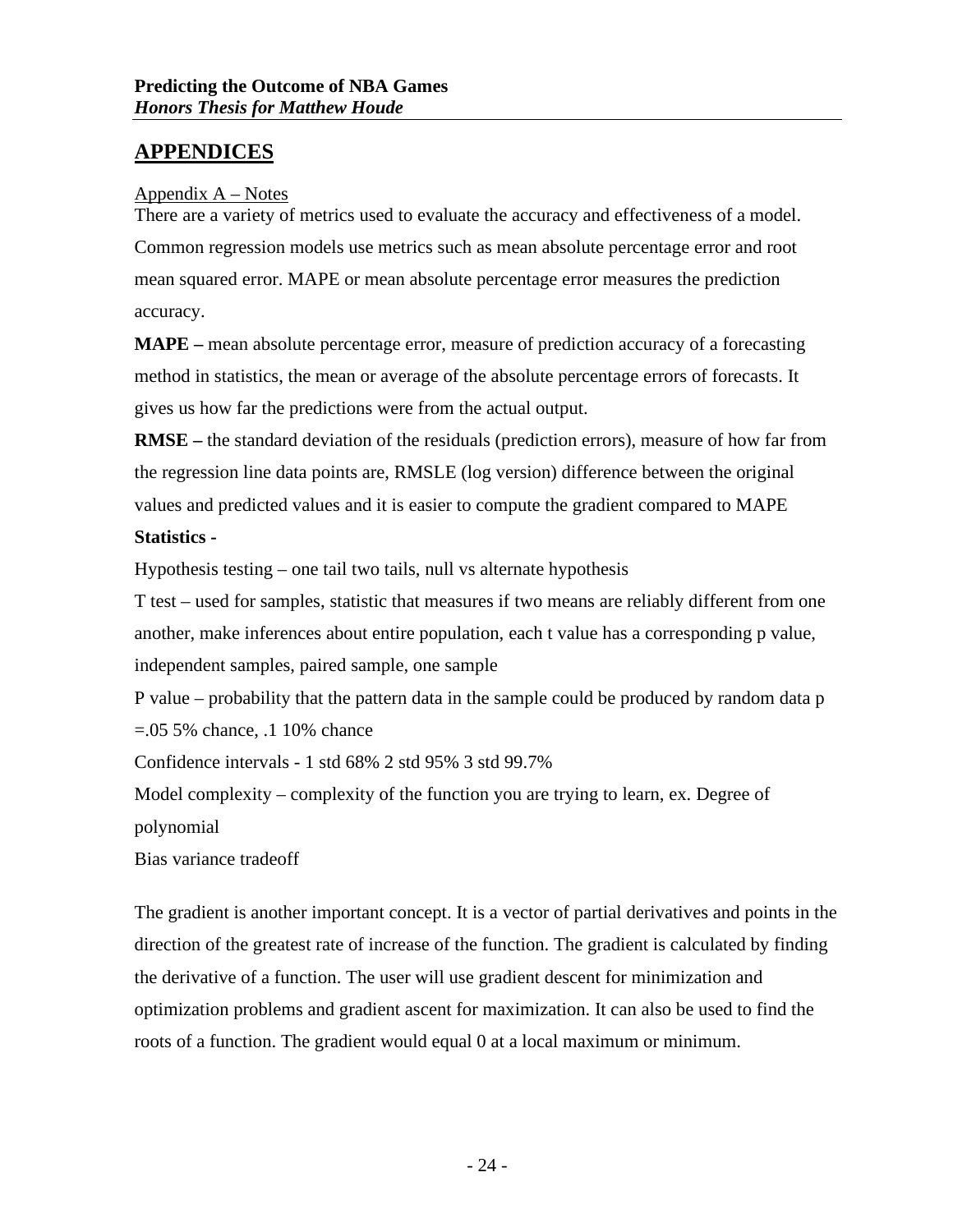| H_W_PCT                                                            | $\mathbf{1}$             | 0.5              |                    |          | 0.32 -0.16 0.033 0.33 0.89                                      |                |                |               | $0.62$ -0.62 0.56               |                               |              | 0.77 0.66 0.22 |                                                 | $-1.0$ |        |
|--------------------------------------------------------------------|--------------------------|------------------|--------------------|----------|-----------------------------------------------------------------|----------------|----------------|---------------|---------------------------------|-------------------------------|--------------|----------------|-------------------------------------------------|--------|--------|
| H REB                                                              | 0.5                      | $\mathbf{1}$     |                    |          | 0.00830.069 -0.27 0.19 0.53                                     |                |                |               | 0.25 -0.48 0.031 0.41 0.31 0.15 |                               |              |                |                                                 |        | $-0.8$ |
| H AST                                                              |                          | $0.32 - 0.008$ 1 |                    |          | -0.065 0.13 0.12 0.36 0.42 -0.072 0.46 0.27 0.25 0.079          |                |                |               |                                 |                               |              |                |                                                 |        |        |
| H TOV -0.16 -0.069-0.065 1                                         |                          |                  |                    |          | 0.053 -0.076 -0.19 -0.36 -0.1 0.035 -0.19 -0.11 -0.046          |                |                |               |                                 |                               |              |                |                                                 |        | $-0.6$ |
| H STL 0.033 -0.27 0.13 0.053 1                                     |                          |                  |                    |          |                                                                 |                |                |               |                                 |                               |              |                | 0.11 0.057 -0.16 -0.24 -0.14 0.0074 0.0390.0006 | $-0.4$ |        |
| H BLK 0.33 0.19 0.12 -0.076 0.11                                   |                          |                  |                    |          |                                                                 | $\overline{1}$ | 0.36           |               | 0.12 -0.39 0.11 0.36 0.24 0.12  |                               |              |                |                                                 |        |        |
| H_PLUS_MINUS 0.89                                                  |                          |                  |                    |          | 0.53 0.36 -0.19 0.057 0.36                                      |                | $\mathbf{1}$   | 0.71          |                                 | $-0.68$ 0.64                  | 0.81         | 0.63           | 0.23                                            |        | $-0.2$ |
| H_OFF_RATING 0.62 0.25 0.42 -0.36 -0.16 0.12                       |                          |                  |                    |          |                                                                 |                | 0.71           | $\mathbf{1}$  | 0.032 0.83 0.58                 |                               |              | $0.45$ 0.15    |                                                 |        | 0.0    |
| H DEF RATING -0.62 -0.48 -0.072 -0.1 -0.24 -0.39 -0.68 0.032       |                          |                  |                    |          |                                                                 |                |                |               | $\overline{1}$                  | $-0.042 - 0.55 - 0.43 - 0.17$ |              |                |                                                 |        |        |
| H TS PCT                                                           |                          |                  |                    |          | 0.56 0.031 0.46 0.035 -0.14 0.11 0.64 0.83 -0.042               |                |                |               |                                 | $\overline{1}$                | 0.54         | 0.44           | 0.14                                            |        | $-0.2$ |
| H_Team_Elo_Before 0.77                                             |                          |                  |                    |          | 0.41 0.27 -0.19 0.0074 0.36 0.81                                |                |                |               | $0.58 - 0.55$                   | 0.54                          | $\mathbf{1}$ | 0.73           | 0.25                                            |        | $-0.4$ |
| Home W Pct 10 0.66 0.31 0.25 -0.11 0.039 0.24 0.63 0.45 -0.43 0.44 |                          |                  |                    |          |                                                                 |                |                |               |                                 |                               | 0.73         | $\mathbf{1}$   | 0.19                                            |        |        |
| Result                                                             |                          |                  |                    |          | 0.22 0.15 0.079-0.0460.000680.12 0.23 0.15 -0.17 0.14 0.25 0.19 |                |                |               |                                 |                               |              |                | $\overline{1}$                                  |        | $-0.6$ |
|                                                                    | $1\text{W}_{\text{PCT}}$ | $H_REB$          | $H$ <sub>AST</sub> | $H_$ TOV | $H$ s <sub>T</sub>                                              | $H$ BLK        | <b>S_MINUS</b> | <b>RATING</b> | <b>RATING</b>                   | $LTS_PCT$                     | lo_Before    | $N$ Pct 10     | Result                                          |        |        |

*Figure – Correlation Analysis*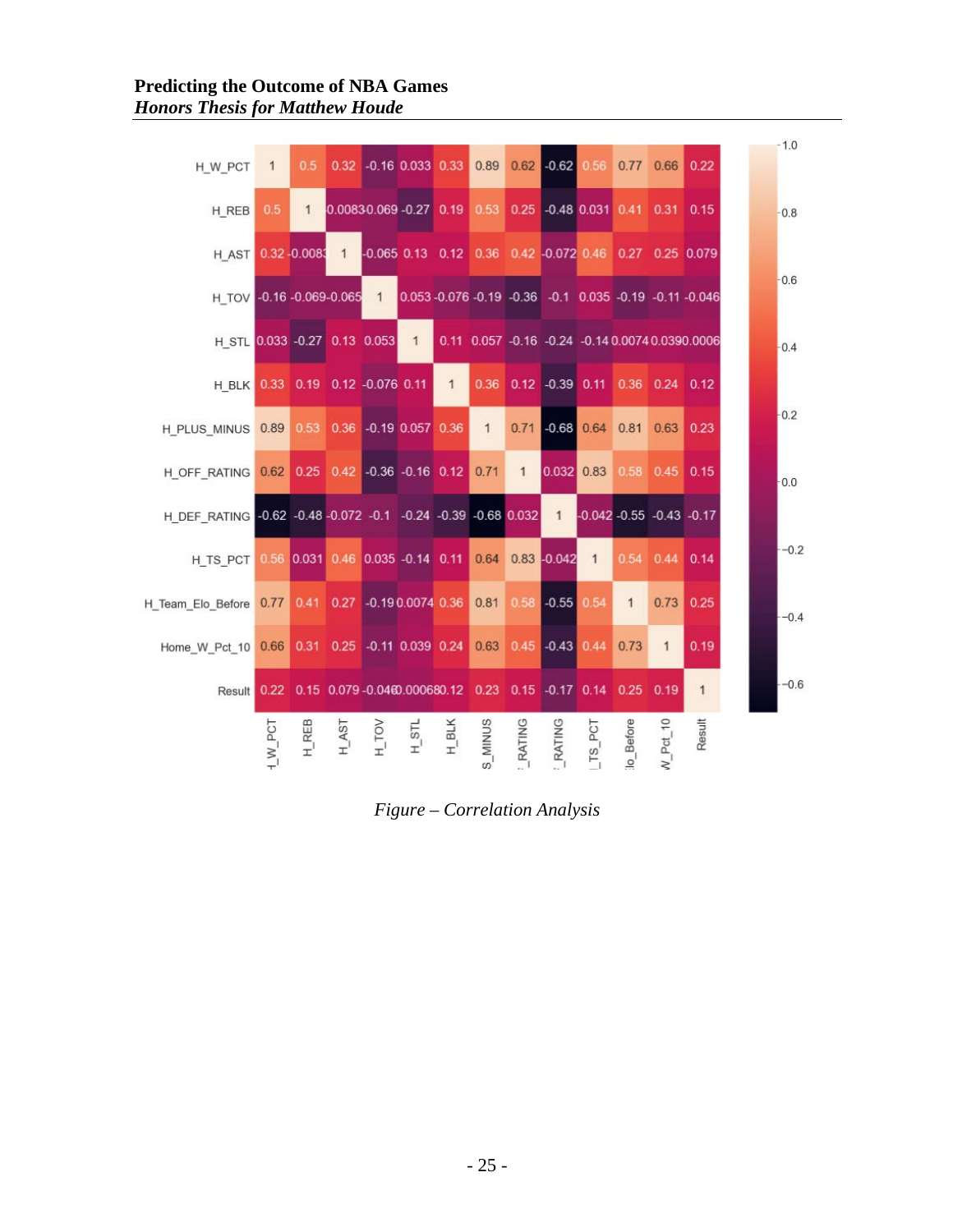#### <span id="page-28-0"></span>**REFERENCES**

- Papadopoulos, Aris. "Machine Learning with the NBA's 'Shooting Machine.'" *Medium*, Towards Data Science, 5 Sept. 2018, towardsdatascience.com/nba-data-science-93e0314bb45e.
- Silver, Nate. "2019-20 NBA Predictions." *FiveThirtyEight*, FiveThirtyEight, 12 Feb. 2020, projects.fivethirtyeight.com/2020-nba-predictions/.
- Neil\_Paine. "How Our NBA Predictions Work." FiveThirtyEight, FiveThirtyEight, 18 Dec. 2018, fivethirtyeight.com/methodology/how-our-nba-predictions-work/.
- "Machine Learning Systems in Sports." *12th Anniversary*, NBAstuffer, 2020, www.nbastuffer.com/analytics101/machine-learning-systems-in-sports/.
- Torres, Renato Amorim. "Prediction of NBA games based on Machine Learning Methods." *University of Wisconsin, Madison* (2013).
- Wang, Kuan-Chieh, and Richard Zemel. "Classifying NBA offensive plays using neural networks." *Proceedings of MIT Sloan Sports Analytics Conference*. Vol. 4. 2016.
- "The Official Site of the NBA for the Latest NBA Scores, Stats & amp; News." The Official Site of the NBA for the Latest NBA Scores, Stats & amp; News. | NBA.com, National Basketball Association, 2021, www.nba.com/.
- Swar. "Swar/nba\_api." *GitHub*, GitHub, 22 Feb. 2020, github.com/swar/nba\_api.
- Franks, Alexander, et al. "Counterpoints: Advanced defensive metrics for nba basketball." *9th Annual MIT Sloan Sports Analytics Conference, Boston, MA*. 2015.
- Wheeler, Kevin. "Predicting NBA Player Performance." (2012).
- Caliwag, Jasmin A., et al. "Predicting Basketball Results Using Cascading Algorithm." *Proceedings of the 2018 International Conference on Information Science and System*. 2018.
- Haghighat, Maral, Hamid Rastegari, and Nasim Nourafza. "A review of data mining techniques for result prediction in sports." Advances in Computer Science: an International Journal 2.5 (2013): 7-12.
- Schumaker, Robert P., Osama K. Solieman, and Hsinchun Chen. "Predictive modeling for sports and gaming." Sports Data Mining. Springer, Boston, MA, 2010. 55-63.
- Jaagu. "Jaagu/CS229FinalProject." GitHub, GitHub, 2017, github.com/jaagu/CS229FinalProject.